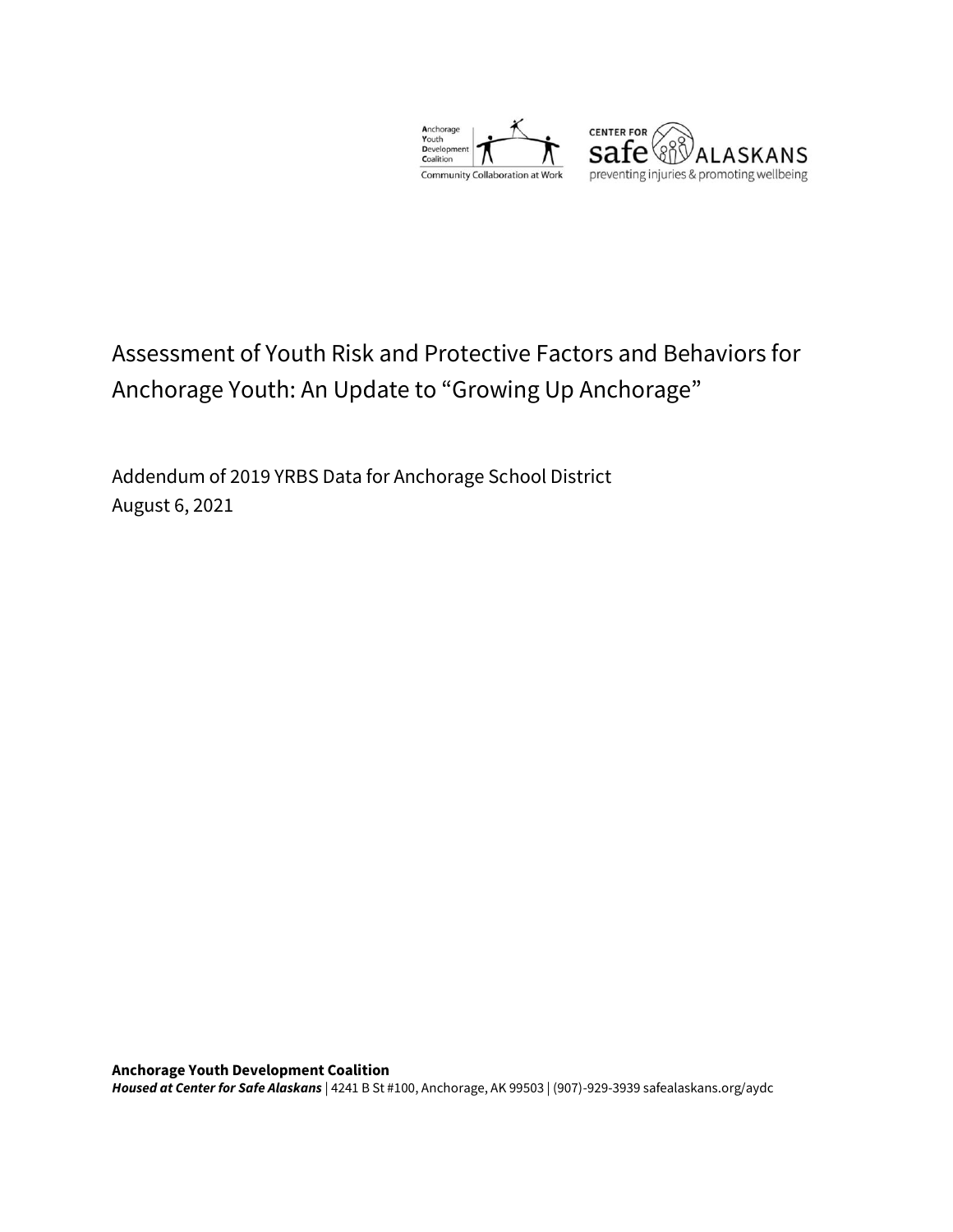# **Table of Contents**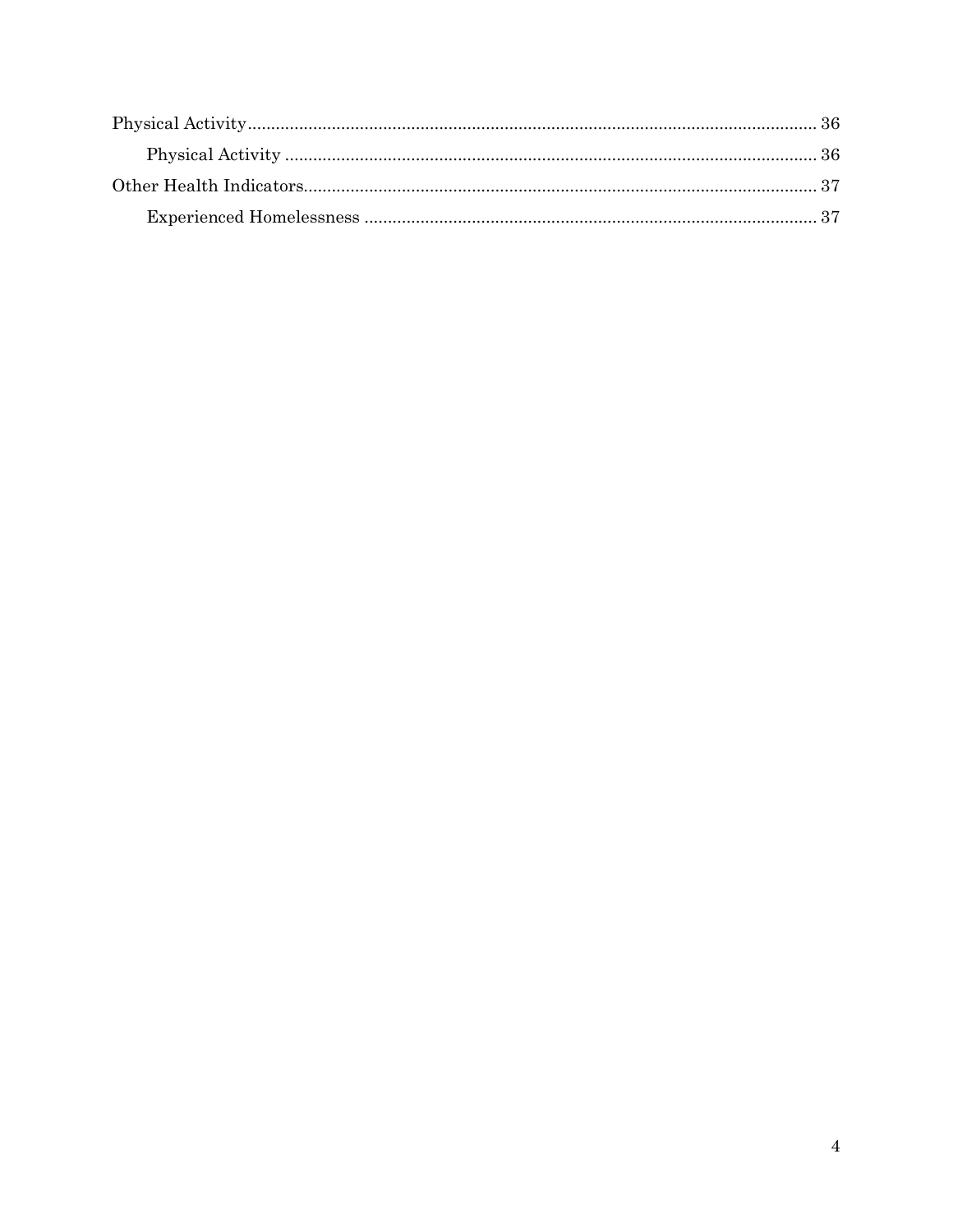## <span id="page-4-0"></span>Introduction

The report *Assessment of Youth Risk and Protective Factors and Behaviors for Anchorage Youth: An Update to "Growing Up Anchorage"* was completed in 2020 and included analysis of Alaska Youth Risk Behavior Survey (YRBS) data for Anchorage School District (ASD) high school students to better understand the current status of identified risk and protective factors and risk behaviors among Anchorage youth, trends in risk and protective factors and risk behaviors among Anchorage youth, and whether correlations exist between risk and protective factors and risk behaviors among Anchorage youth. Although this assessment was completed in 2020, YRBS data for 2019 was not yet available at the time of completion and the report therefore only included YRBS data through 2017.

As an addendum to the 2020 report, this update summarizes 2019 YRBS data for ASD high school students for indicators included in the 2020 report to provide Center for Safe Alaskans and the Anchorage Youth Development Coalition with the most recent data available to inform their work. Data presented here include indicators for ASD traditional high school students for 2009-2019 as well as Alaska statewide traditional high school students in order to provide a comparison. Data for ASD alternative high school students are also included for each indicator. However, the data for ASD alternative high school students is not weighted due to the percentage of students that were sampled  $(48\%)^1$  and a comparison to Alaska statewide alternative high school data is therefore not provided.

### <span id="page-4-1"></span>Changes to the 2019 YRBS

Two pertinent questions were asked on the 2019 YRBS for the first time, and data for these indicators is included in this report:

- Percent of students who are frequently or almost always able to control their emotions when they need to. (Figure 7)
- Percent of students who are able to remain quiet or extremely calm when things go wrong. (Figure 8)

Several questions included in the 2020 report were not asked on the 2019 YRBS and are not included in this addendum. These indicators include:

• Percent of students who made a suicide attempt in the past 12 months that resulted in an injury, poisoning, or overdose that had to be treated by a doctor or nurse.

<sup>&</sup>lt;sup>1</sup> Weighting is a technique that makes the results representative of the student population from which the data were collected. When the overall response rate meets or exceeds the weighting threshold, the data are weighted and the results represent all students in a particular school type in a particular area (e.g., all alternative high school students in ASD). When the overall response rate falls below the weighting threshold, the data are not weighted. Unweighted results only represent the students who completed the survey and cannot be generalized to all students in a particular school type in a particular area. The Alaska YRBS program requires an overall response rate of at least 50% for district-level YRBS data to be weighted. Alaska YRBS district-level data are weighted by sex within grade. The Anchorage School District alternative high school results were not weighted.

[<sup>\(</sup>https://public.tableau.com/app/profile/rachaelushkowicf/viz/AlaskaYRBS\\_district\\_Anchorage\\_Alternative/Story1\)](https://public.tableau.com/app/profile/rachaelushkowicf/viz/AlaskaYRBS_district_Anchorage_Alternative/Story1)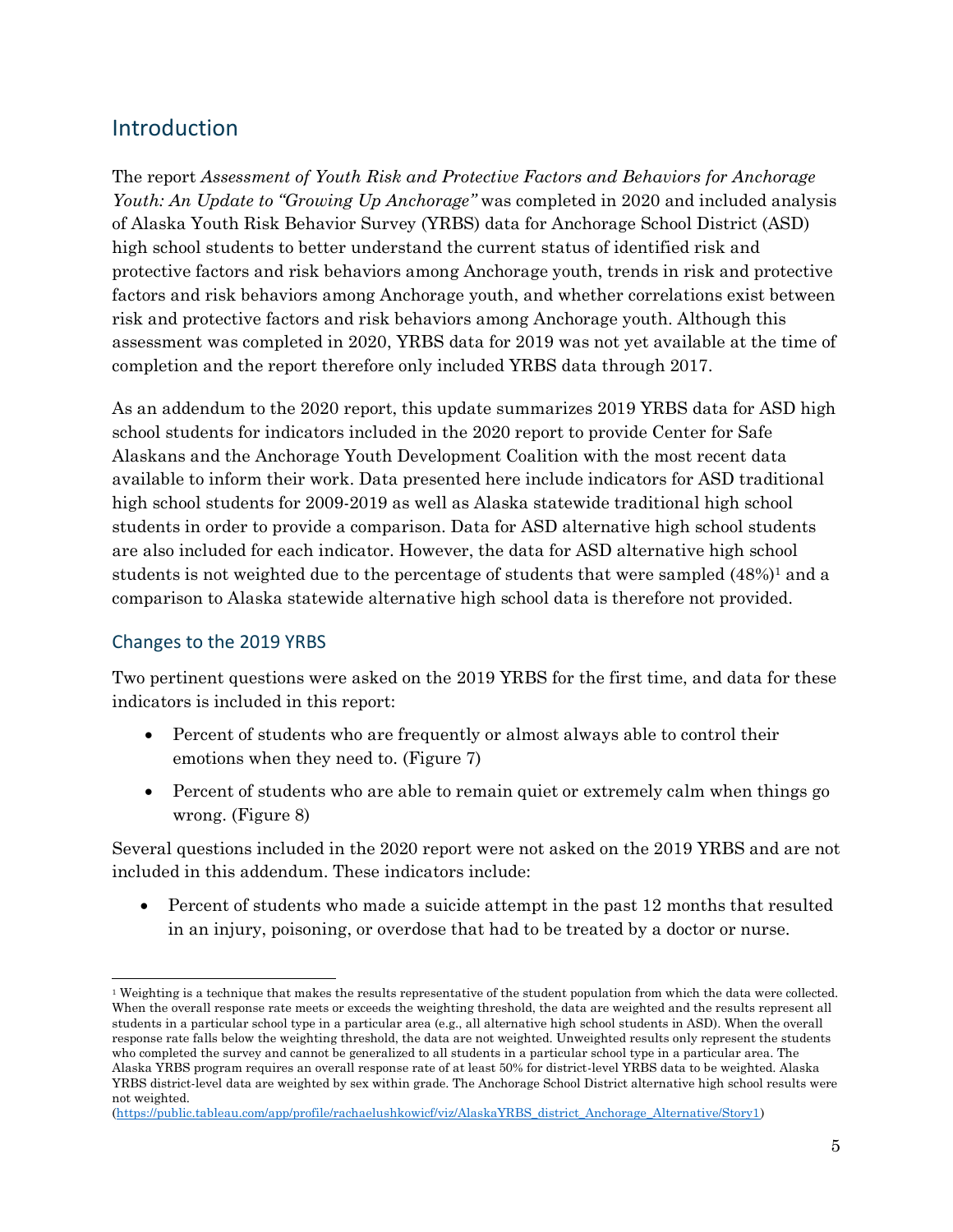- Percent of students that considered, planned, or attempted suicide during the past 12 months that talked about it to someone such as a friend, family member, teacher, doctor, counselor, or hotline.
- Percent of students who ever used synthetic marijuana.
- Percent of students who agree or strongly agree that their school has clear rules and consequences.
- Percent of students who volunteer at school or in the community one or more hours per week.

Two additional questions included in the 2020 report that were not asked on the 2019 YRBS survey were replaced with similar questions in this addendum:

- A question asking students to indicate how many times they had been in a physical fight in the past 12 months was not included on the 2019 YRBS. A similar question asking students to indicate how many times they had been in a physical fight *on school property* in the past 12 months is included in this addendum instead.
- A question asking students to indicate where they usually slept in the past 30 days was not included on the 2019 YRBS. A similar question asking students to indicate whether they ever slept away from their parents' or guardians' home because they were kicked out, ran away, were abandoned, or felt unsafe in their home during the past 12 months is included in this addendum instead.

## <span id="page-5-0"></span>Summary of Findings

When examining the 2019 YRBS data for ASD traditional high school students, ASD alternative high school students, and Alaska statewide traditional high school students, two key patterns emerge. These are:

- 1. In most cases ASD traditional high school students appeared to fare better than ASD alternative high school students. That is, a higher percentage of traditional high school students experienced protective factors, and a higher percentage of alternative high school students experienced risk factors and risk behaviors.
- 2. In most cases a similar percentage of ASD traditional high school students appeared to experience protective factors, risk factors, and risk behaviors as did traditional high school students statewide.

When examining changes over time to specific indicators, there were several changes worth noting in 2019:

1. There was a decrease in the percentage of traditional high school students in ASD who reported that in their community they feel like they matter to people in 2019 compared to 2017 (53.4% in 2017 and 44.4% in 2019). (See Figure 1)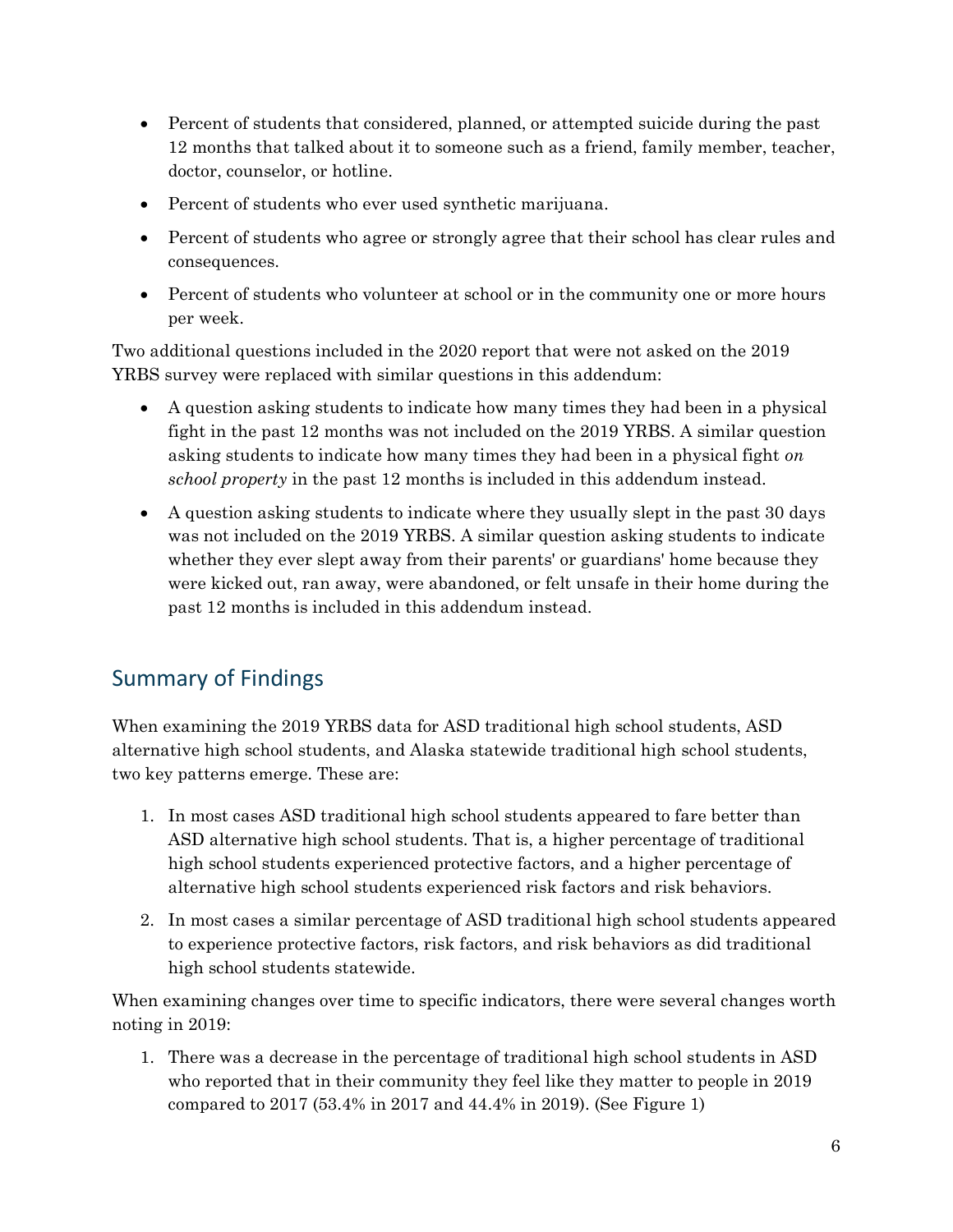- 2. There was a decrease in the percentage of traditional high school students in ASD who reported they do not feel alone in their life in 2019 compared to 2017 (59.8% in 2017 and 50.1% in 2019). (See Figure 3)
- 3. There was an increase in the percentage of ASD students who reported feeling sad or hopeless from 2017 to 2019. This increase was more pronounced for ASD alternative high school students (increase from 44.2% to 52.5%) than it was for ASD traditional high school students (increase from 35.7% to 39.3%). (See Figure 9)
- 4. There was an increase in the percentage of ASD students from 2017 to 2019 who reported experiencing all three risk factors for suicide. This included the percentage of both ASD traditional and ASD alternative high school students who reported that they seriously considered suicide in the past 12 months (Figure 10), that they made a plan about how they would attempt suicide in the past 12 months (Figure 11), and that they attempted suicide in the past 12 months (Figure 12). Perhaps most significant is that the percent of ASD traditional high school students who reported they attempted suicide in the past 12 months rose from 10.5% in 2017 to 20.0% in 2019, and the number of ASD alternative high school students who reported they attempted suicide rose from 23.1% in 2017 to 25.7% in 2019.
- 5. There appeared to be a downward trend for both ASD traditional and ASD alternative high school students in past 30-day alcohol use (Figure 19) and in past 30-day cigarette smoking (Figure 24). In both cases, this downward trend was more apparent for alternative high school students. At the same time there was an increase in the percentage of both traditional and alternative ASD high school students who reported they had ever used an electronic vapor product (Figure 26).
- 6. For both ASD traditional and ASD alternative high school students, there was an increase in the percent of students whose friends and whose parents feel it is wrong or very wrong to drink alcohol or to use marijuana from 2017 to 2019. In both cases, the increase was more apparent for traditional high school students than it was for alternative high school students. Figures 36 and 37 display friend perceptions of alcohol and marijuana use, and Figures 39 and 40 display parent perceptions of alcohol and marijuana use.
- 7. While there was an increase from 2017 to 2019 in the percentage of traditional high school students who reported that their friends feel it is wrong to misuse prescription pain medicine (increase from 71.9% in 2017 to 78.4% in 2019) and who reported that their parents feel it is wrong to misuse prescription pain medicine (increase from 85.8% to 88.5%), in both cases there was a decrease in the percentage of alternative high school students who reported their friends feel it is wrong to misuse prescription pain medicine (decrease from 65.0% in 2017 to 62.3% in 2019) and who reported their parents feel it is wrong (decrease from 81.5% in 2017 to 77.1% in 2019) (Figures 38 and 41).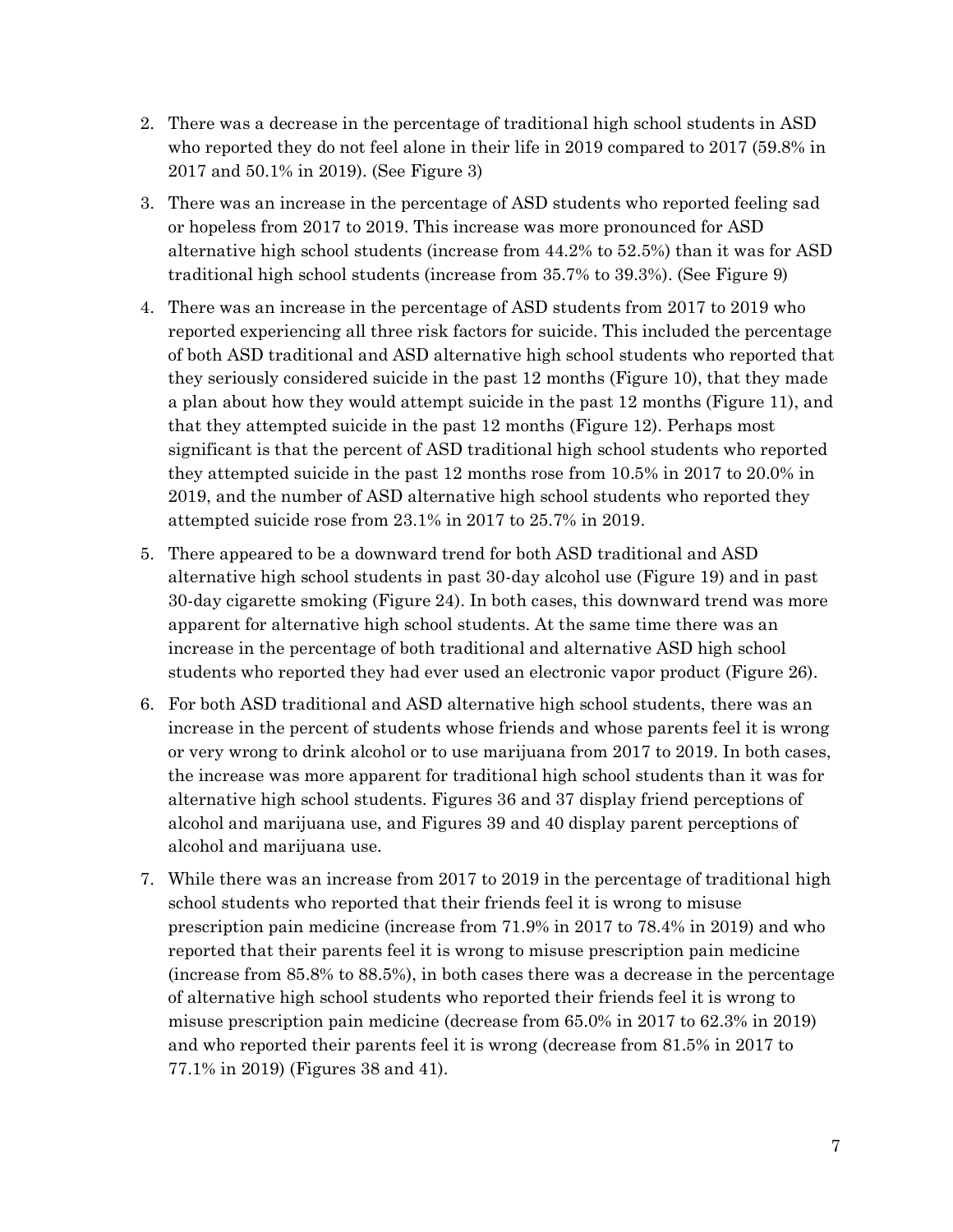## <span id="page-7-0"></span>Limitations

### Limitations of ASD Alternative High School Student Data

Data for ASD alternative high school students for 2019 is not weighted because the response rate fell below the threshold for weighting. Weighting is a technique that makes the results representative of the student population from which the data were collected. When the overall response rate meets or exceeds the weighting threshold, the data are weighted and the results represent all students in a particular school type in a particular area (e.g., all alternative high school students in ASD). When the overall response rate falls below the weighting threshold, the data are not weighted. Unweighted results only represent the students who completed the survey and cannot be generalized to all students in a particular school type in a particular area. The Alaska YRBS program requires an overall response rate of at least 50% for district-level YRBS data to be weighted. Alaska YRBS district-level data are weighted by sex within grade. The Anchorage School District had a 48% response rate for alternative high school students in 2019.<sup>2</sup>

### Limitations of Analysis

The Alaska Department of Health and Social Services website was unavailable at the time of this report. In addition, Alaska YRBS program staff had limited capacity at this time and an analysis of data was only available using pre-determined criteria. A comparison of 2019 YRBS data to previous years' YRBS data for ASD high school students could therefore not be provided for the following indicators:

- Students in a physical fight on school property in the past 12 months
- How students got the alcohol they drank
- Perceived risk of harm from alcohol use
- Perceived risk of harm from marijuana use
- Perceived risk of harm from prescription pain medicine misuse
- Physical activity in the past week

<sup>2</sup> Alaska Department of Health and Social Services, YRBS program [https://public.tableau.com/app/profile/rachaelushkowicf/viz/AlaskaYRBS\\_district\\_Anchorage\\_Alternative/Story1](https://public.tableau.com/app/profile/rachaelushkowicf/viz/AlaskaYRBS_district_Anchorage_Alternative/Story1)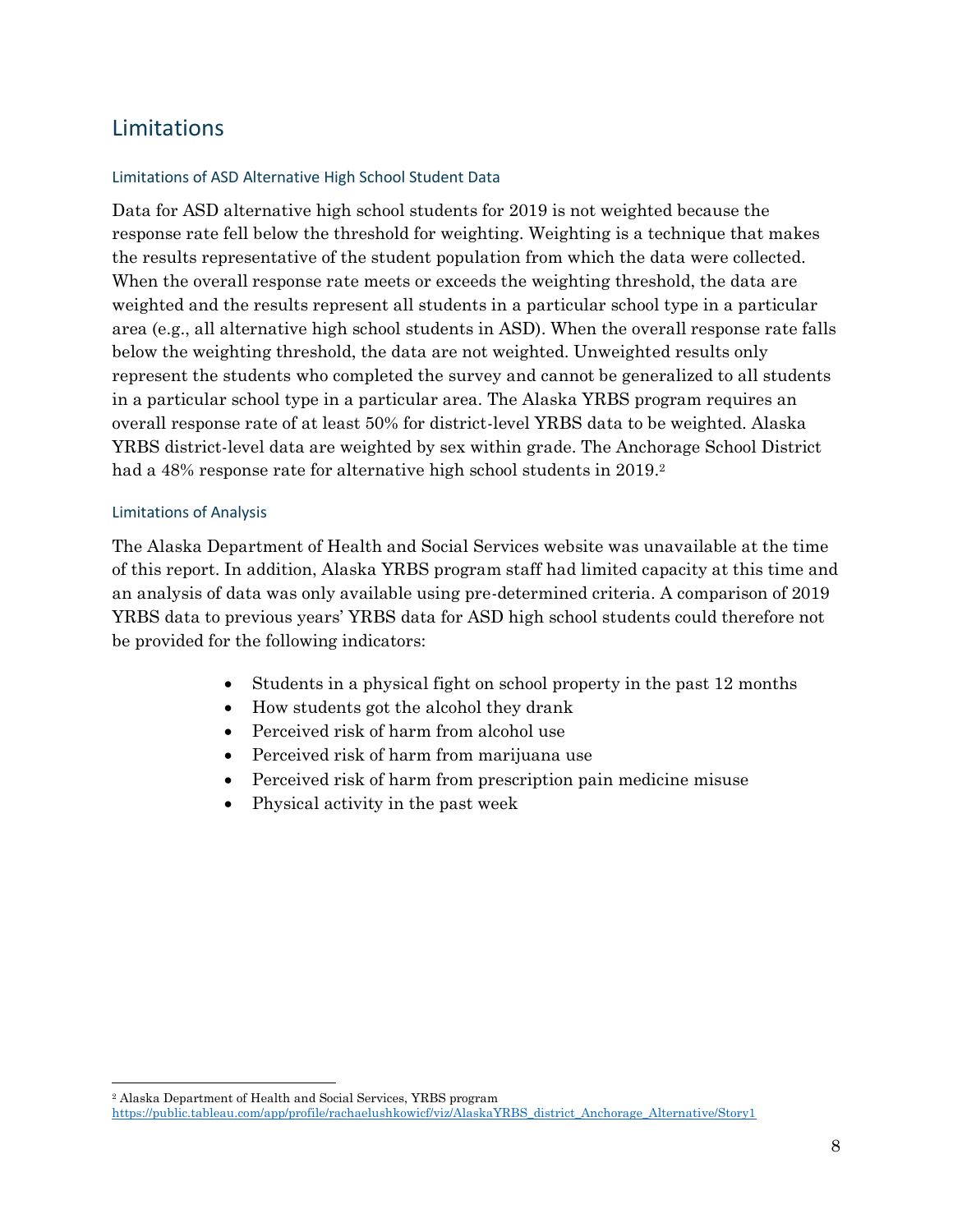## <span id="page-8-0"></span>Student Connectedness and Resilience

### <span id="page-8-1"></span>Youth Mattering

*Figure 1: Percent of students who agree or strongly agree that in their community they feel like they matter to people*



### <span id="page-8-2"></span>Comfortable Seeking Help from 3 or More Adults

*Figure 2: Percent of students who feel comfortable seeking help from 3 or more adults besides their parents if they have an important question affecting their life*

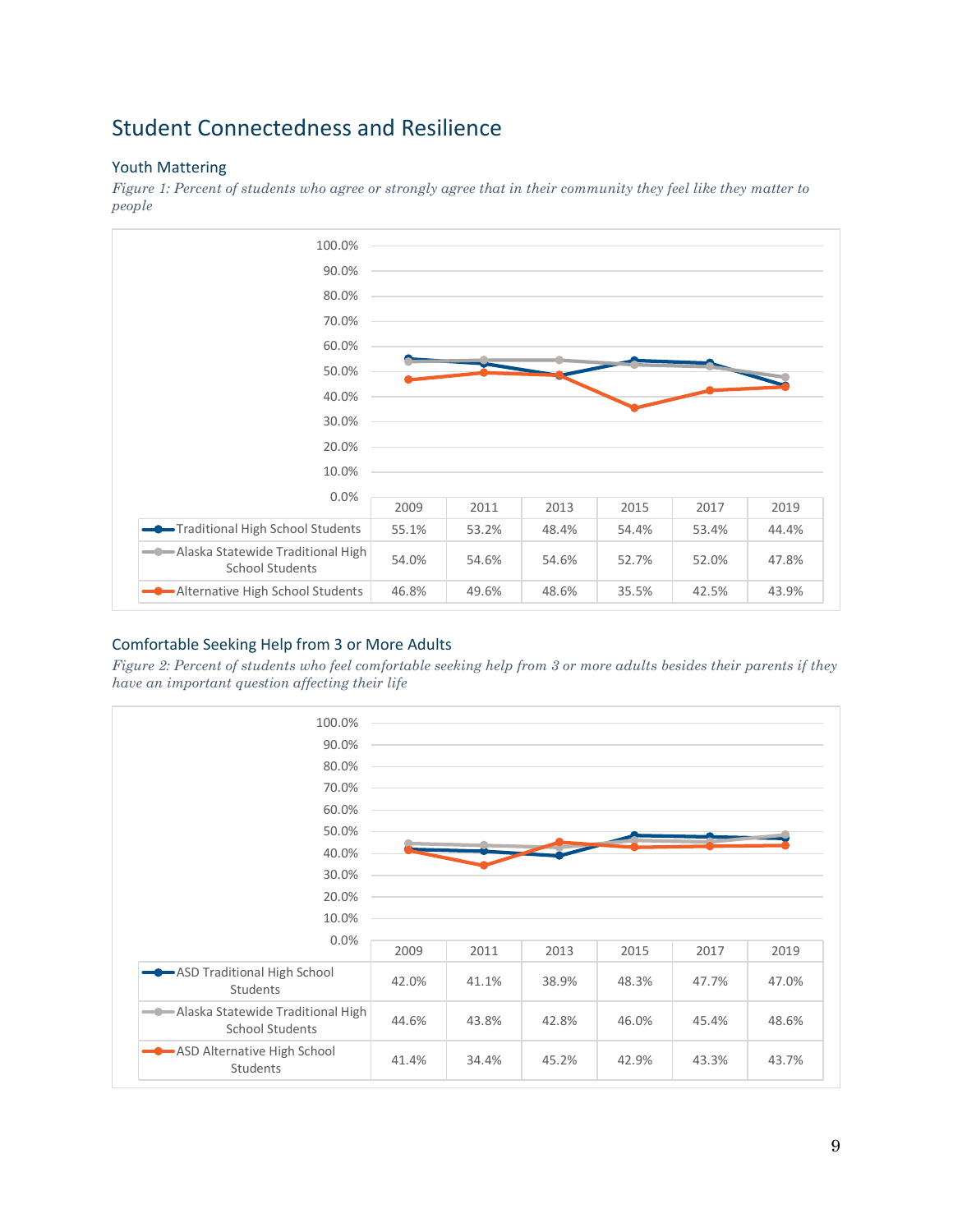#### <span id="page-9-0"></span>Youth Who Do Not Feel Alone





### <span id="page-9-1"></span>Parents Talk with them about School Nearly Every Day

*Figure 4: Percent of students who had 1+ parent talk with them about school nearly every day*

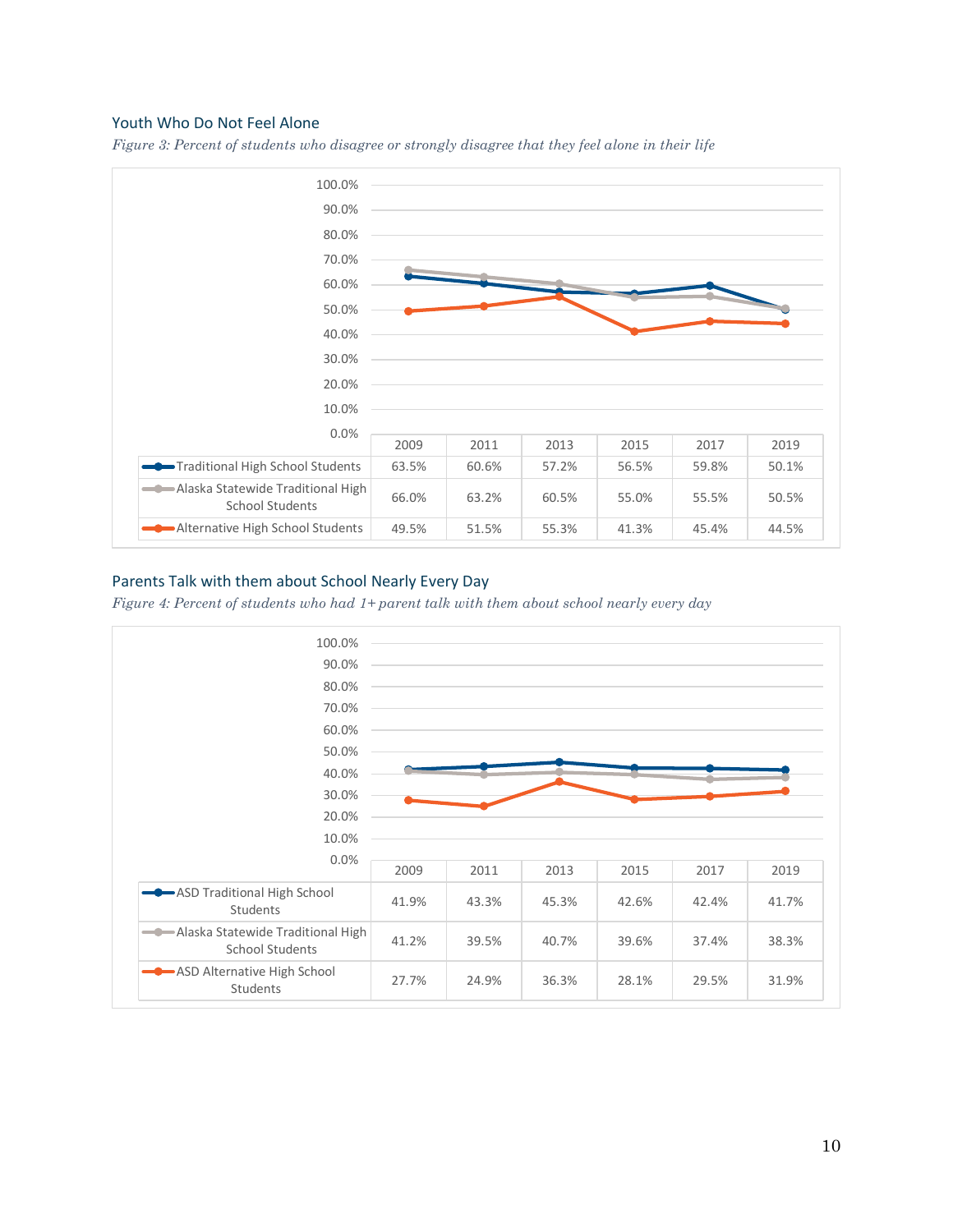#### <span id="page-10-0"></span>Teachers Care and Give Encouragement

*Figure 5: Percent of students who agree or strongly agree that their teachers really care and give them a lot of encouragement*



#### <span id="page-10-1"></span>Participation in Organized Activities

*Figure 6: Percent of students who participate in organized afterschool, evening, or weekend activities on one or more days per week*

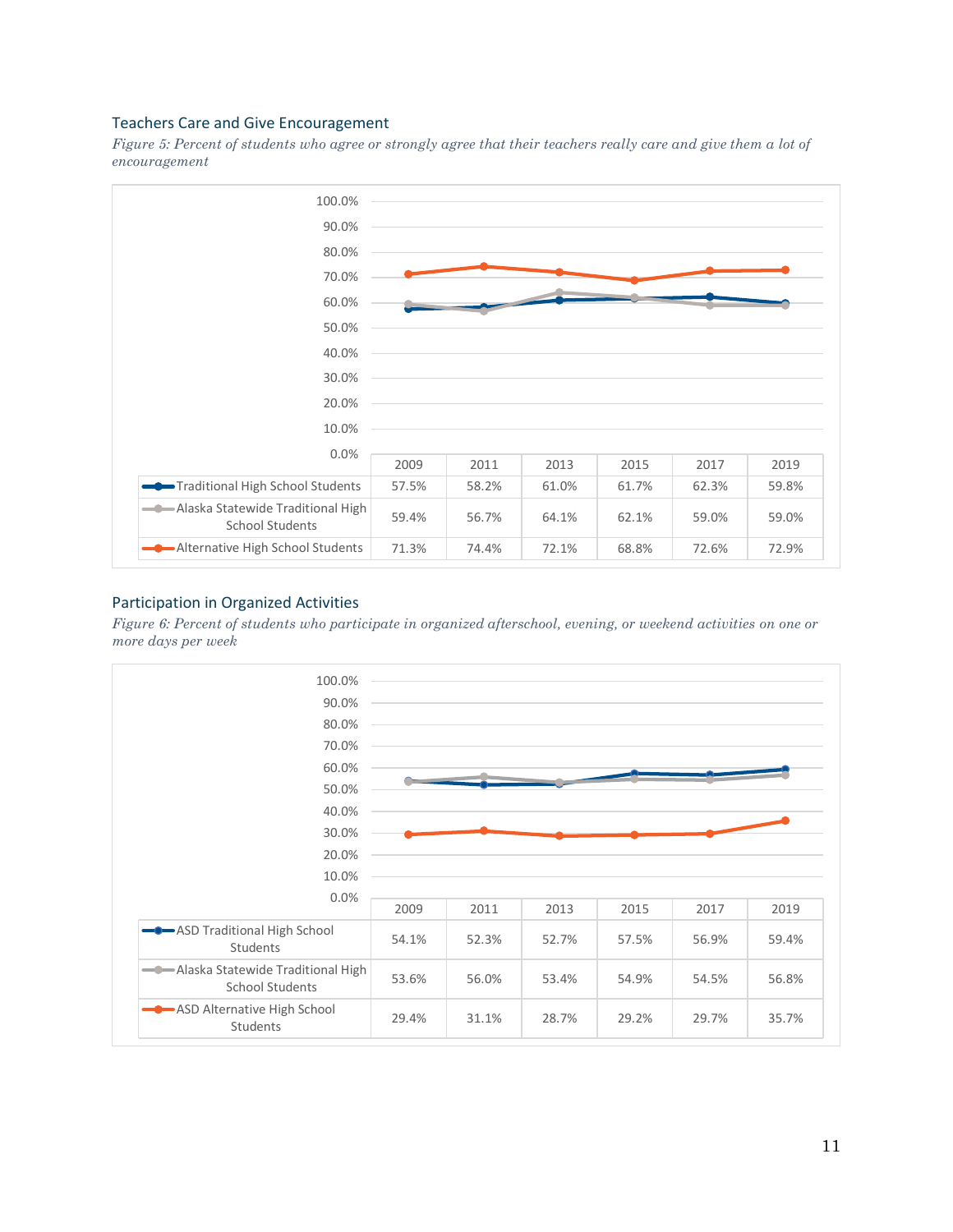### <span id="page-11-0"></span>Able to Control Emotions<sup>3</sup>

*Figure 7: Percent of students who are frequently or almost always able to control their emotions when they need to*

| 100.0%                                                      |      |      |                                                                                           |                                                                                                                      |      |            |
|-------------------------------------------------------------|------|------|-------------------------------------------------------------------------------------------|----------------------------------------------------------------------------------------------------------------------|------|------------|
| 90.0%                                                       |      |      |                                                                                           |                                                                                                                      |      |            |
| 80.0%                                                       |      |      |                                                                                           |                                                                                                                      |      |            |
| 70.0%                                                       |      |      |                                                                                           |                                                                                                                      |      | $\bigcirc$ |
| 60.0%                                                       |      |      |                                                                                           | and the control of the control of the control of the control of the control of the control of the control of the     |      |            |
| 50.0%                                                       |      |      | the control of the control of the control of the control of the control of the control of |                                                                                                                      |      |            |
| 40.0%                                                       |      |      |                                                                                           |                                                                                                                      |      |            |
| 30.0%                                                       |      |      |                                                                                           | <u> 1989 - Andrea Santa Andrea Andrea Andrea Andrea Andrea Andrea Andrea Andrea Andrea Andrea Andrea Andrea Andr</u> |      |            |
| 20.0%                                                       |      |      |                                                                                           | and the control of the control of the control of the control of the control of the control of the control of th      |      |            |
| 10.0%                                                       |      |      |                                                                                           |                                                                                                                      |      |            |
| 0.0%                                                        | 2009 | 2011 | 2013                                                                                      | 2015                                                                                                                 | 2017 | 2019       |
|                                                             |      |      |                                                                                           |                                                                                                                      |      |            |
| ASD Traditional High School<br>Students                     |      |      |                                                                                           |                                                                                                                      |      | 66.6%      |
| Alaska Statewide Traditional High<br><b>School Students</b> |      |      |                                                                                           |                                                                                                                      |      | 66.3%      |
| ASD Alternative High School<br>Students                     |      |      |                                                                                           |                                                                                                                      |      | 56.5%      |

### <span id="page-11-1"></span>Able to Remain Calm when Things go Wrong<sup>4</sup>

*Figure 8: Percent of students who are able to remain quiet or extremely calm when things go wrong*

| 100.0%                                                        |      |      |                                                                                                                  |      |      |       |
|---------------------------------------------------------------|------|------|------------------------------------------------------------------------------------------------------------------|------|------|-------|
| 90.0%                                                         |      |      |                                                                                                                  |      |      |       |
| 80.0%                                                         |      |      |                                                                                                                  |      |      |       |
| 70.0%                                                         |      |      |                                                                                                                  |      |      |       |
| 60.0%                                                         |      |      |                                                                                                                  |      |      |       |
| 50.0%                                                         |      |      |                                                                                                                  |      |      |       |
| 40.0%                                                         |      |      | and the control of the control of the control of the control of the control of the control of the control of the |      |      |       |
| 30.0%                                                         |      |      |                                                                                                                  |      |      |       |
| 20.0%                                                         |      |      |                                                                                                                  |      |      |       |
| 10.0%                                                         |      |      |                                                                                                                  |      |      |       |
| 0.0%                                                          | 2009 | 2011 | 2013                                                                                                             | 2015 | 2017 | 2019  |
| ASD Traditional High School<br>Students                       |      |      |                                                                                                                  |      |      | 61.2% |
| - Alaska Statewide Traditional High<br><b>School Students</b> |      |      |                                                                                                                  |      |      | 61.4% |
| ASD Alternative High School<br>Students                       |      |      |                                                                                                                  |      |      | 55.8% |

 $^{\rm 3}$  This question was asked for the first time on the 2019 YRBS.

<sup>4</sup> This question was asked for the first time on the 2019 YRBS.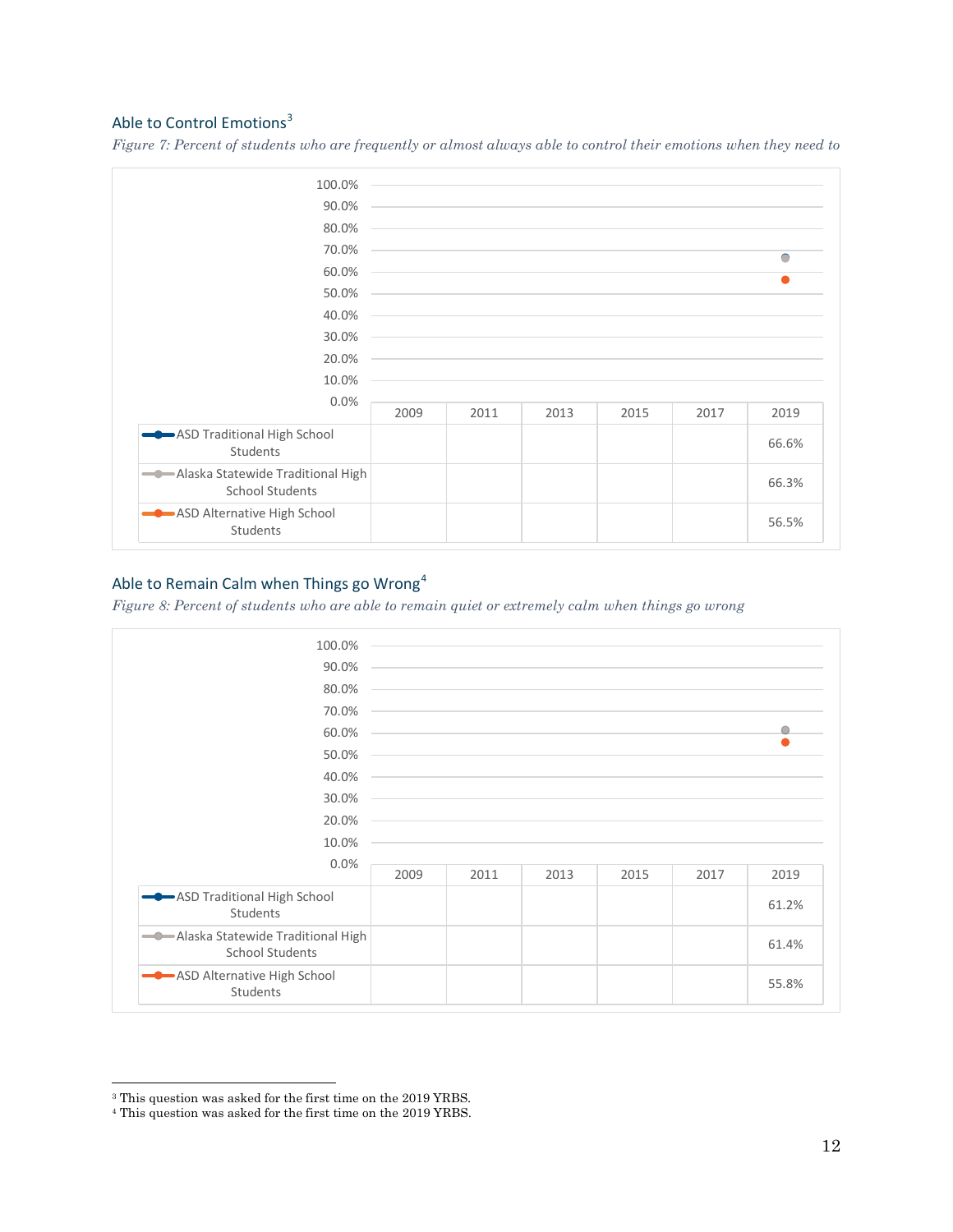## <span id="page-12-0"></span>Depression and Suicide

### <span id="page-12-1"></span>Felt Sad or Hopeless

*Figure 9: Percent of students who felt so sad or hopeless almost every day for 2 weeks or more in a row that they stopped doing some usual activities*



### <span id="page-12-2"></span>Seriously Considered Suicide

*Figure 10: Percent of students who seriously considered attempting suicide during the past 12 months*

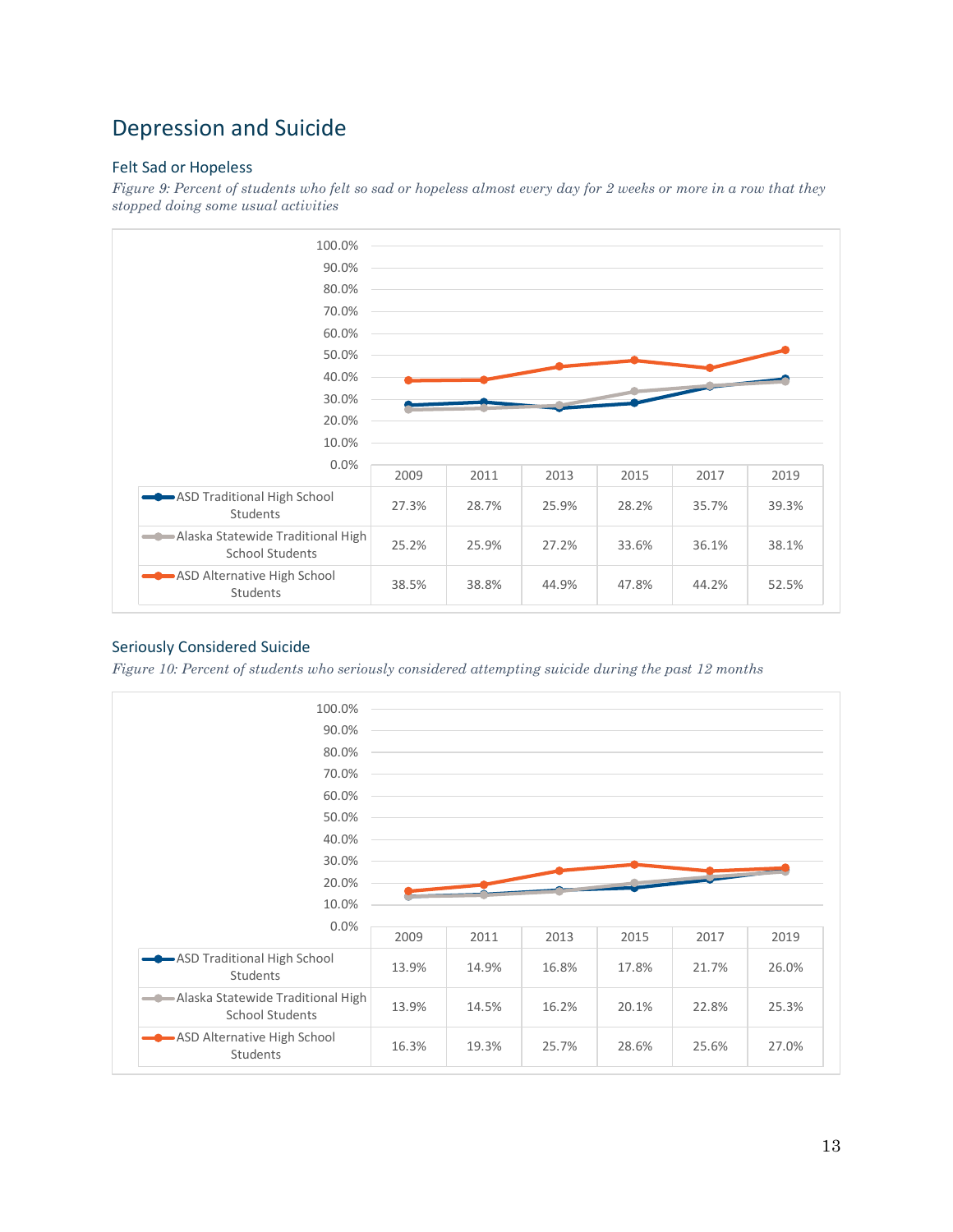#### <span id="page-13-0"></span>Planned a Suicide Attempt

*Figure 11: Percent of students who made a plan about how they would attempt suicide in the past 12 months*



#### <span id="page-13-1"></span>Attempted Suicide

*Figure 12: Percent of students who attempted suicide one or more times in the past 12 months*

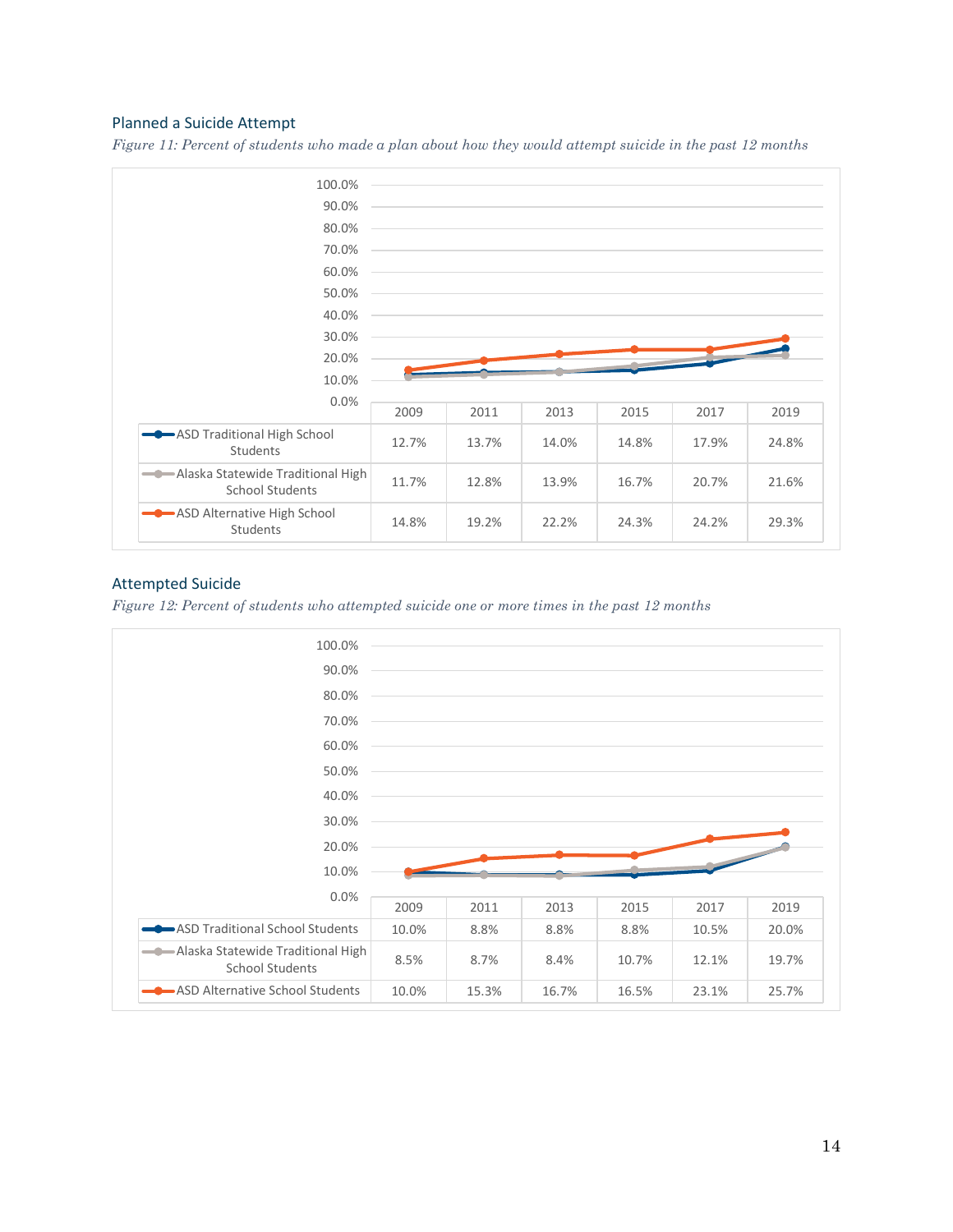## <span id="page-14-0"></span>Violence and Bullying

### <span id="page-14-1"></span>Bullied on School Property

*Figure 13: Percent of students who were bullied on school property in the past year*



### <span id="page-14-2"></span>Bullied Electronically

*Figure 14: Percent of students who were electronically bullied in the past year*

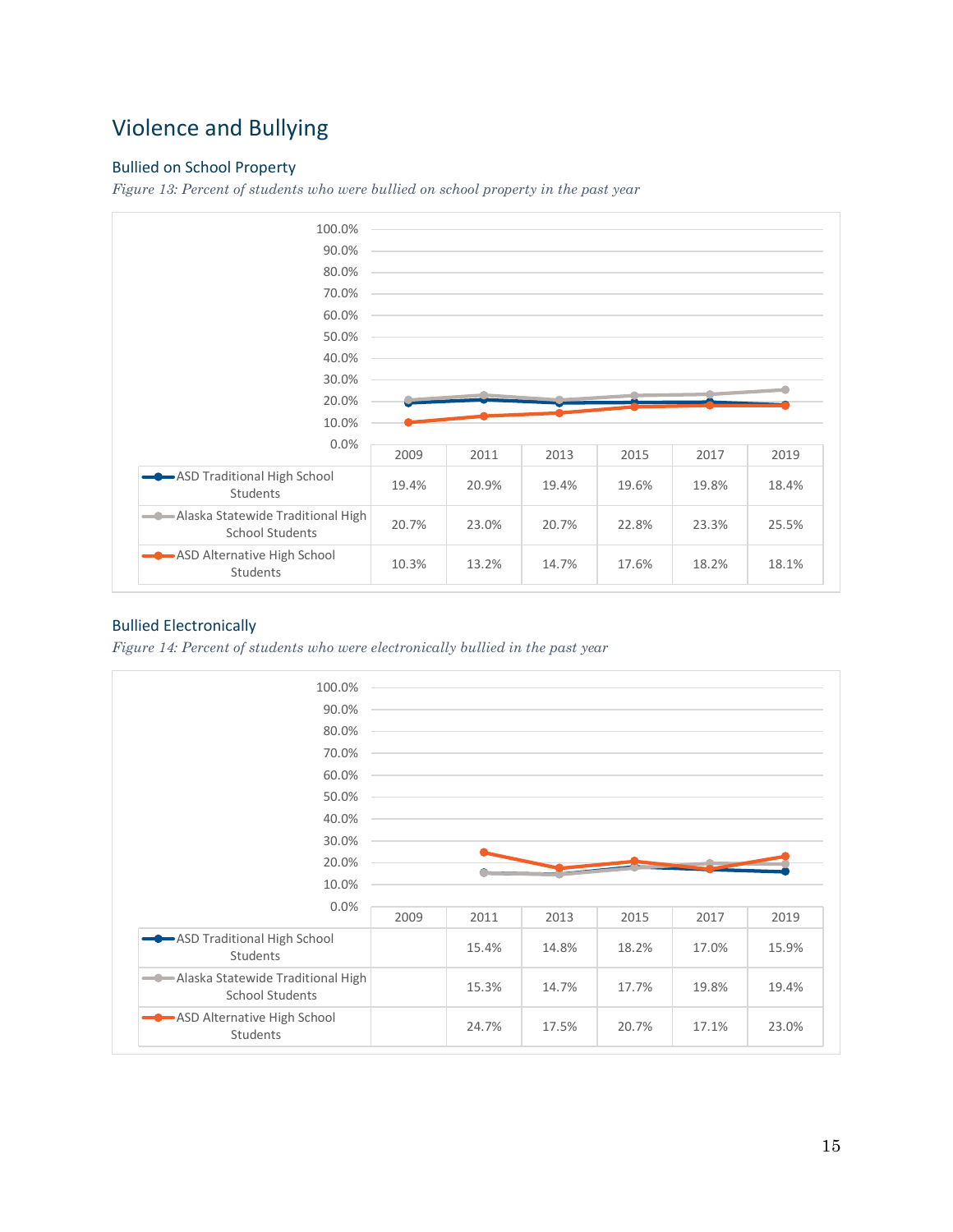#### <span id="page-15-0"></span>Carried a Weapon on School Property

*Figure 15: Percent of students who carried a weapon on school property in the past 12 months*



#### <span id="page-15-1"></span>Did not Go to School Because they Felt Unsafe

*Figure 16: Percent of students who did not go to school on one or more days in the past 30 days because they felt unsafe at school or on their way to or from school*

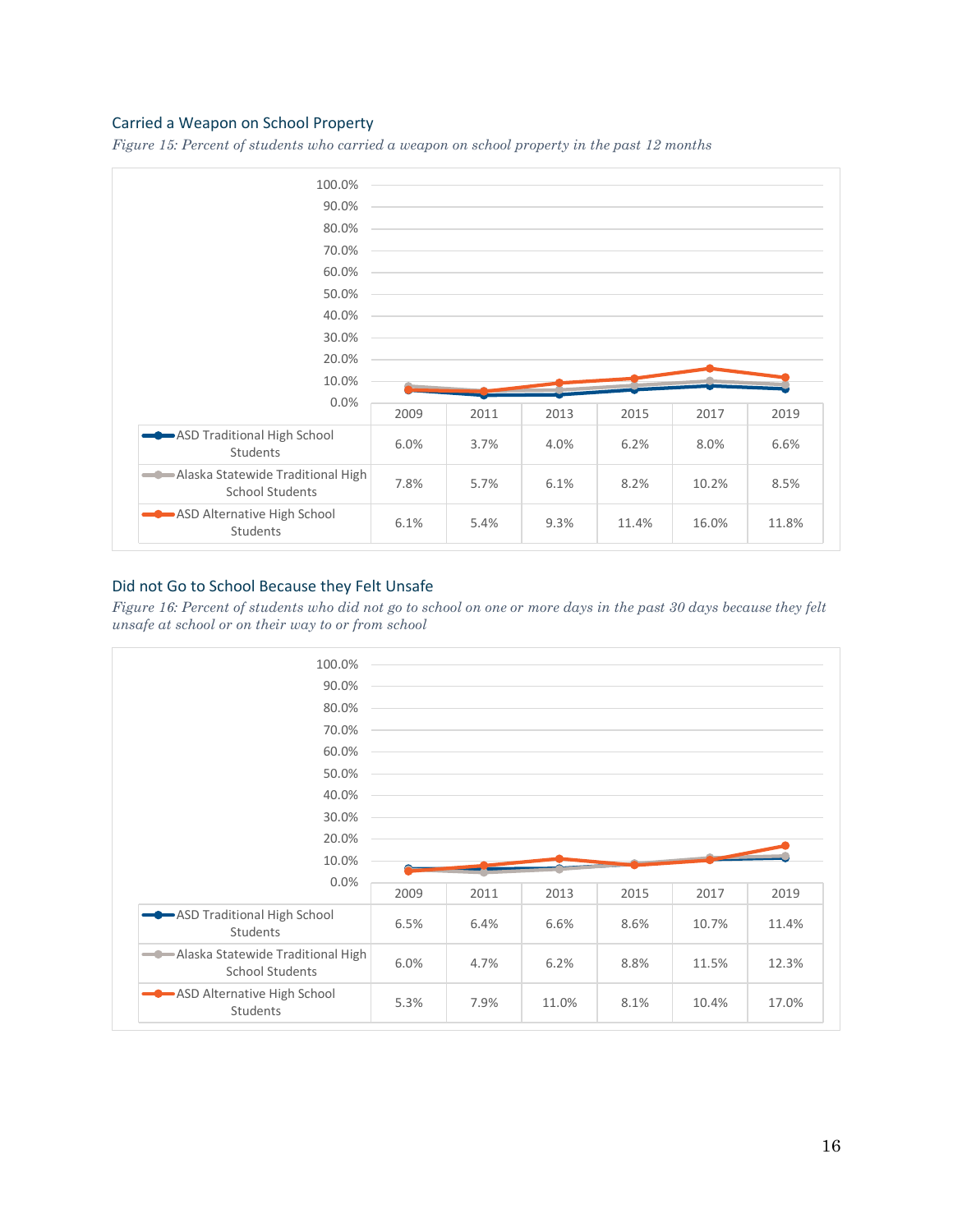### <span id="page-16-0"></span>Experienced Physical Dating Violence

*Figure 17: Percent of students who were physically hurt one mor more times by someone they were dating or going out with in the past 12 months*

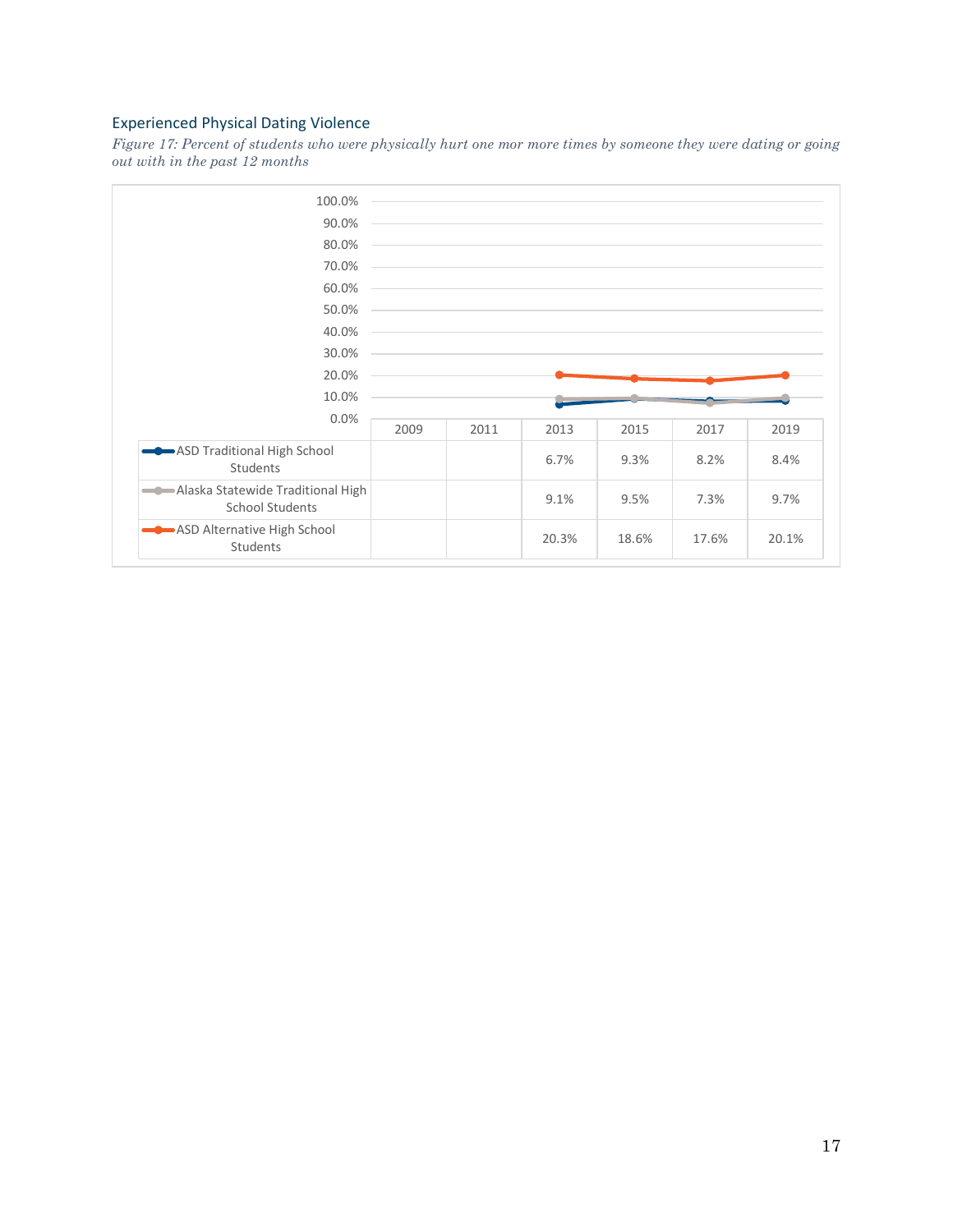### <span id="page-17-0"></span>Physical Fight on School Property<sup>5,6</sup>

*Figure 18: Percent of students who were in a physical fight on school property in the past 12 months*



<sup>5</sup> This question was not included on the 2013 YRBS.

<sup>6</sup> Responses to the question "During the past 12 months how many times have you been in a physical fight?" were analyzed in the 2020 assessment. However, this question was not asked on the 2019 YRBS so responses to the question "During the past 12 months how many times have you been in a physical fight on school property?" were used instead. Data for ASD high school students for the years 2009-2017 could not be obtained at the time of this report due to unavailability of the Alaska Department of Health and Social Services website and limited Alaska YRBS program staff capacity.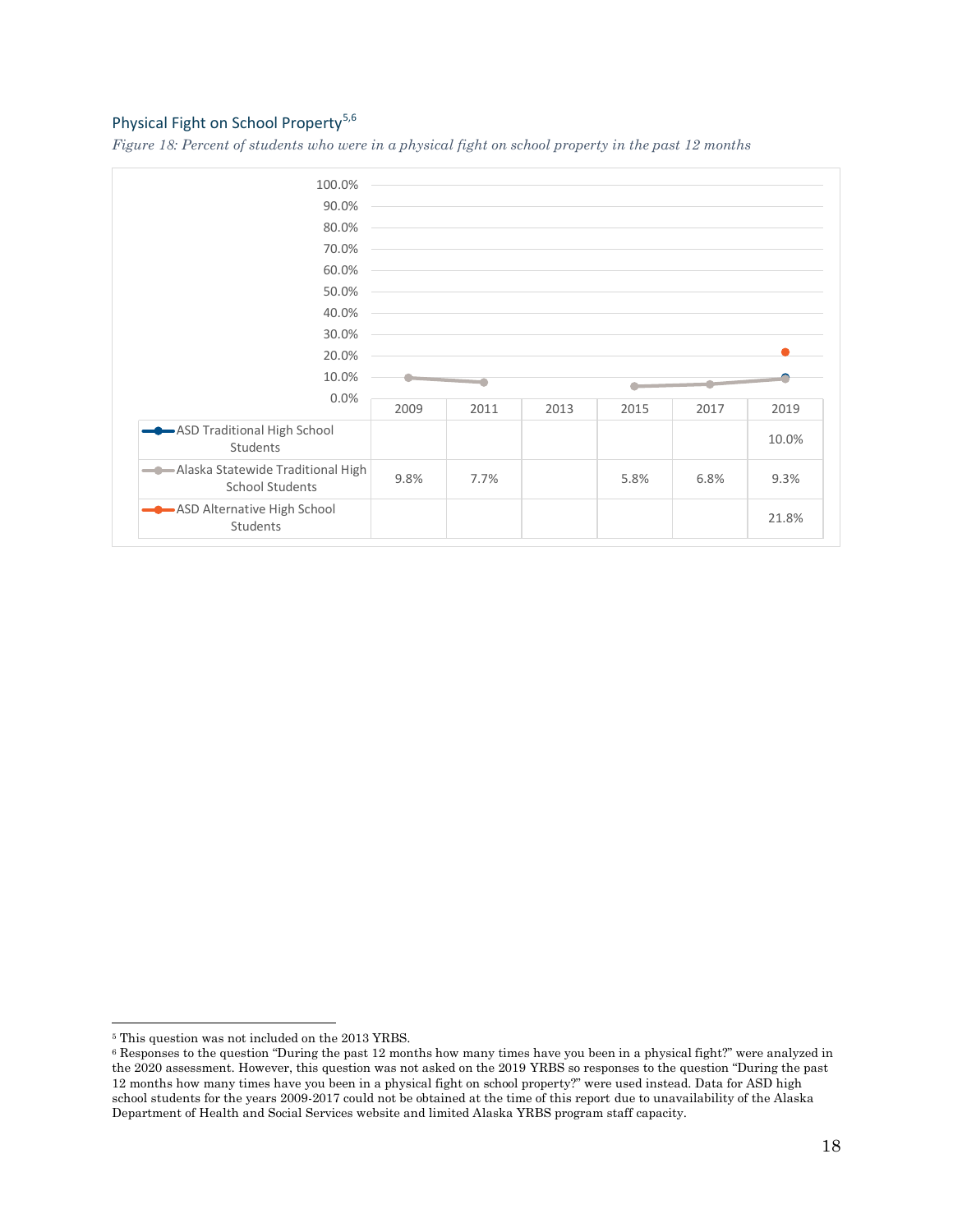## <span id="page-18-0"></span>Alcohol Use

### <span id="page-18-1"></span>Current Drinking

*Figure 19: Percent of students who had at least one drink of alcohol on at least one of the past 30 days*



### <span id="page-18-2"></span>How Students got Alcohol

Data for all ASD high school students (traditional and alternative high school students combined) was analyzed in the 2020 assessment to compare the percentage of students who purchased their alcohol, had someone else buy it for them, and had someone else give it to them for the years 2009 through 2017. The same response breakdown for 2019 YRBS data could not be obtained at the time of this report due to unavailability of the Alaska Department of Health and Social Services website and limited Alaska YRBS program staff capacity.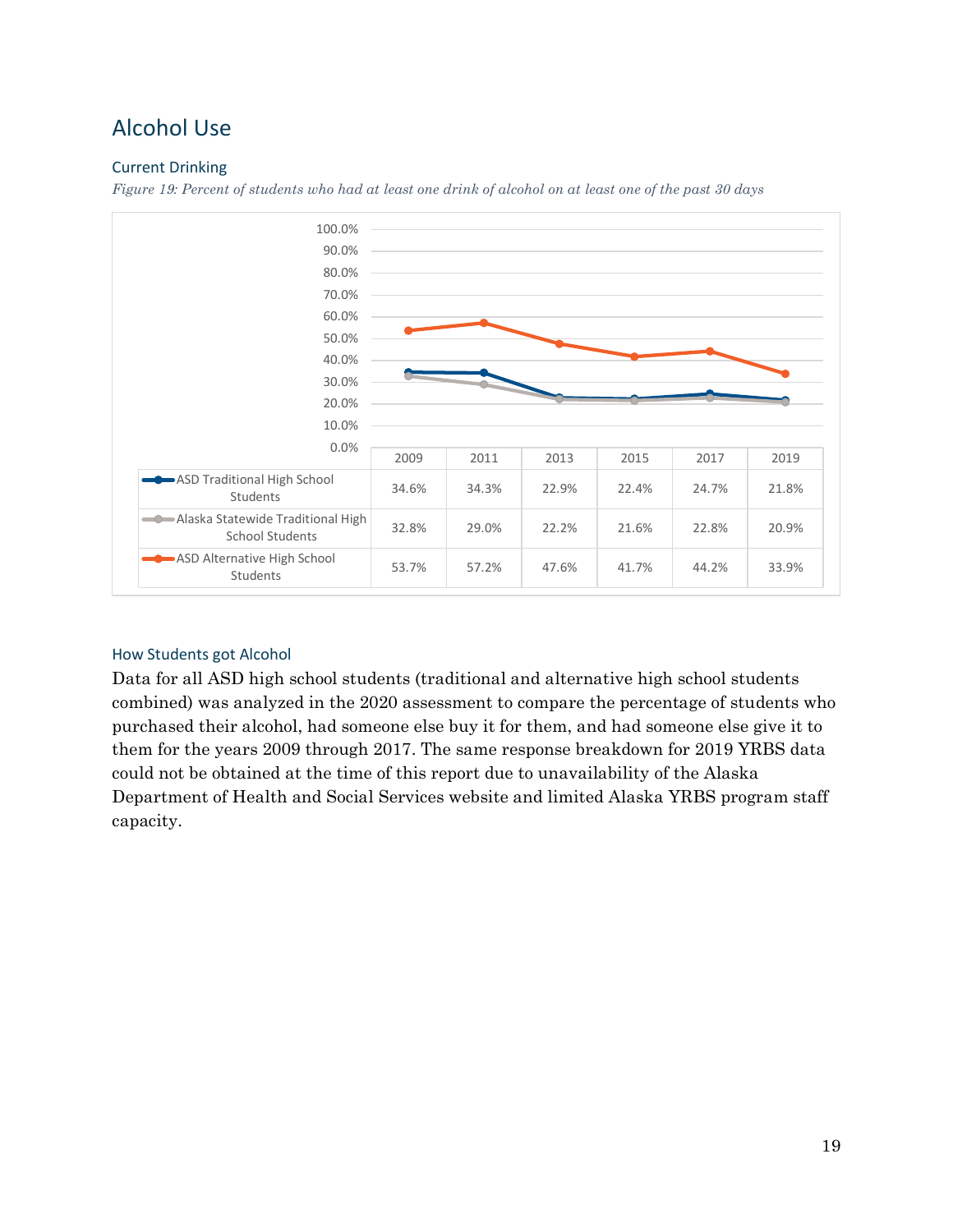### <span id="page-19-0"></span>Binge Drinking<sup>7</sup>

*Figure 20: Percent of students who binge drank at least once in the past 30 days (4 or more drinks in a row within a couple of hours for females, 5 or more drinks of alcohol in a row within a couple hours for males)*



#### <span id="page-19-1"></span>First Drink Before Age 13

*Figure 21: Percent of students who had their first drink of alcohol other than a few sips before age 13*



<sup>7</sup> The definition of binge drinking changed in 2017 to 4 or more drinks in a row for females and 5 or more drinks in a row for males. Prior to 2017 the definition of binge drinking was 5 or more drinks in a row for all students. Only data from 2017 and 2019 are included in order to provide an accurate comparison.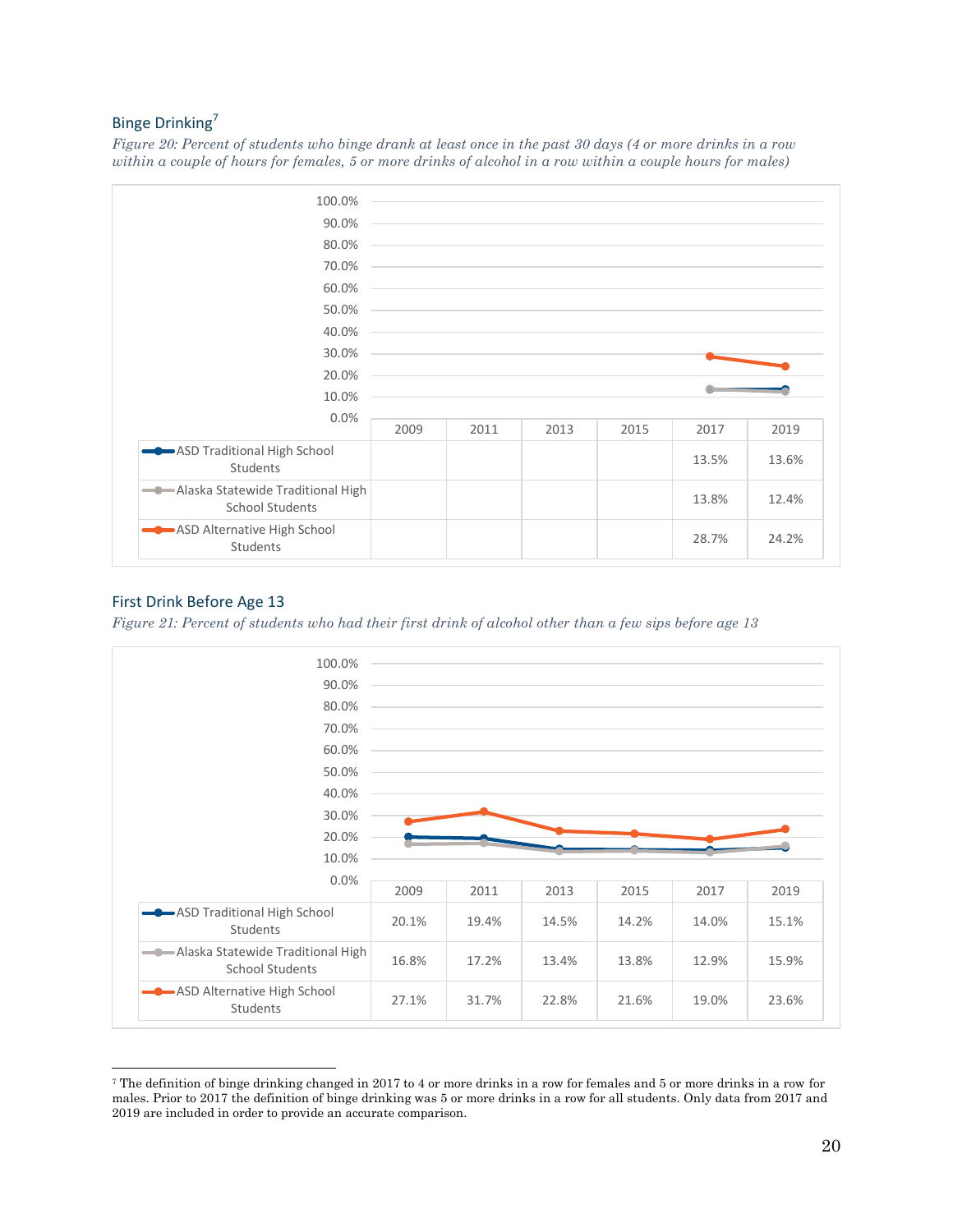## <span id="page-20-0"></span>Marijuana Use

### <span id="page-20-1"></span>Current Marijuana Use

*Figure 22: Percent of students who used marijuana one or more times during the past 30 days*



### <span id="page-20-2"></span>Used Marijuana Before Age 13

*Figure 23: Percent of students who used marijuana for the first time before age 13*

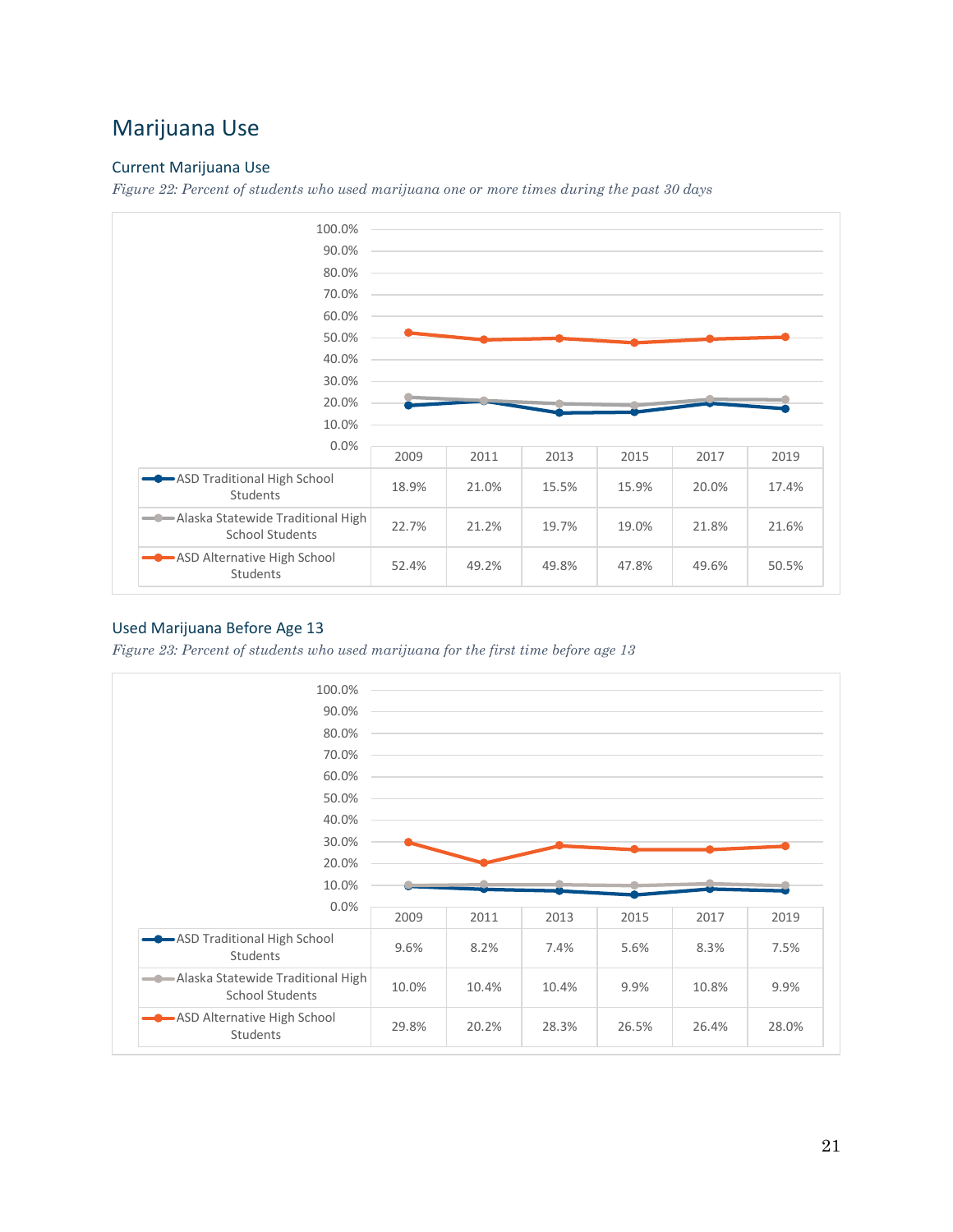## <span id="page-21-0"></span>Tobacco Use

### <span id="page-21-1"></span>Current Cigarette Smoking

*Figure 24: Percent of students who smoked cigarettes one or more times during the past 30 days*



### <span id="page-21-2"></span>Current Electronic Vapor Use<sup>8</sup>

*Figure 25: Percent of students who used electronic vaping products during the past 30 days*



<sup>8</sup> This question was asked for the first time on the 2015 YRBS.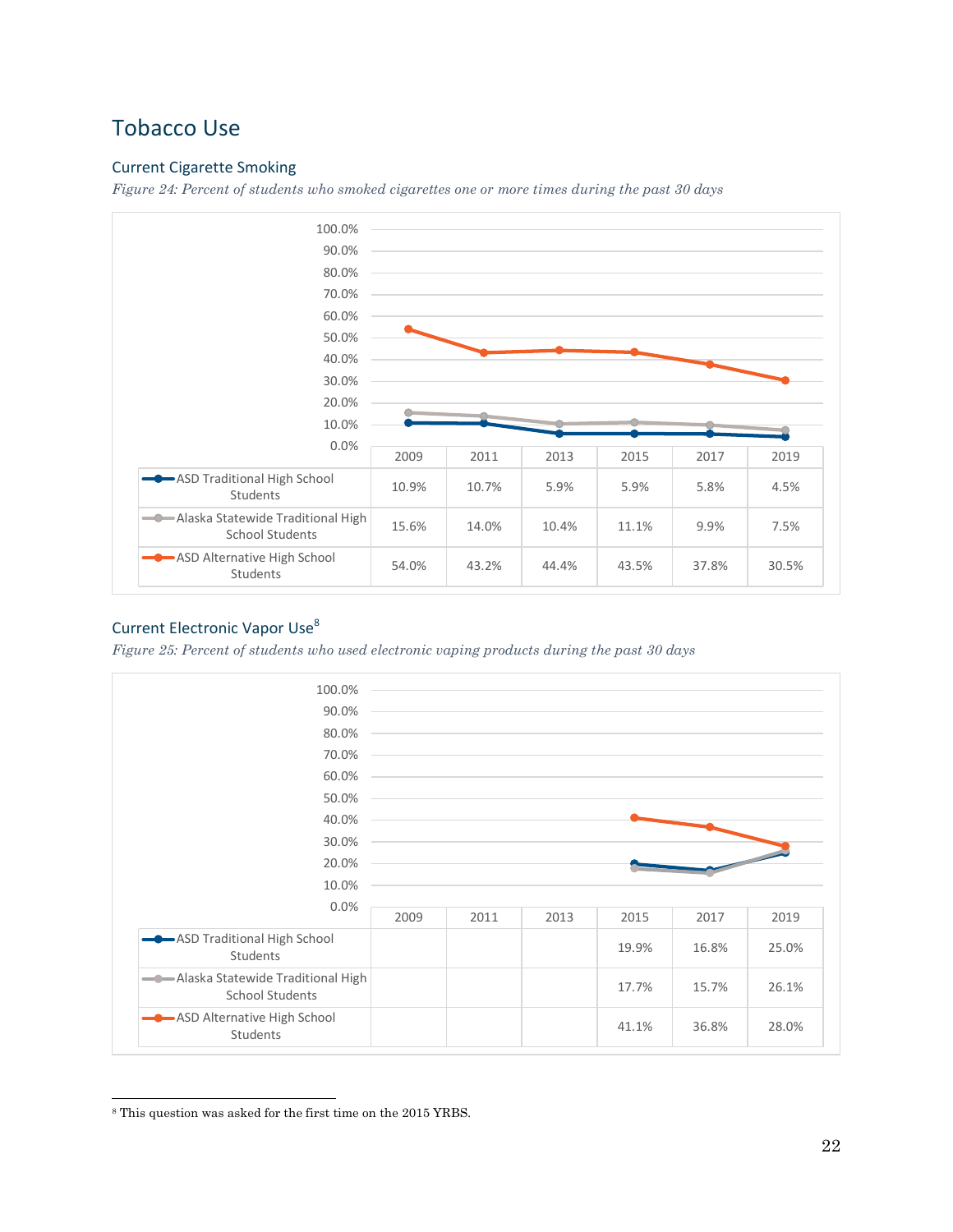### <span id="page-22-0"></span>Ever Used an Electronic Vapor Product<sup>9</sup>

*Figure 26: Percent of students who ever used vaping products*



<sup>9</sup> This question was asked for the first time on the 2015 YRBS.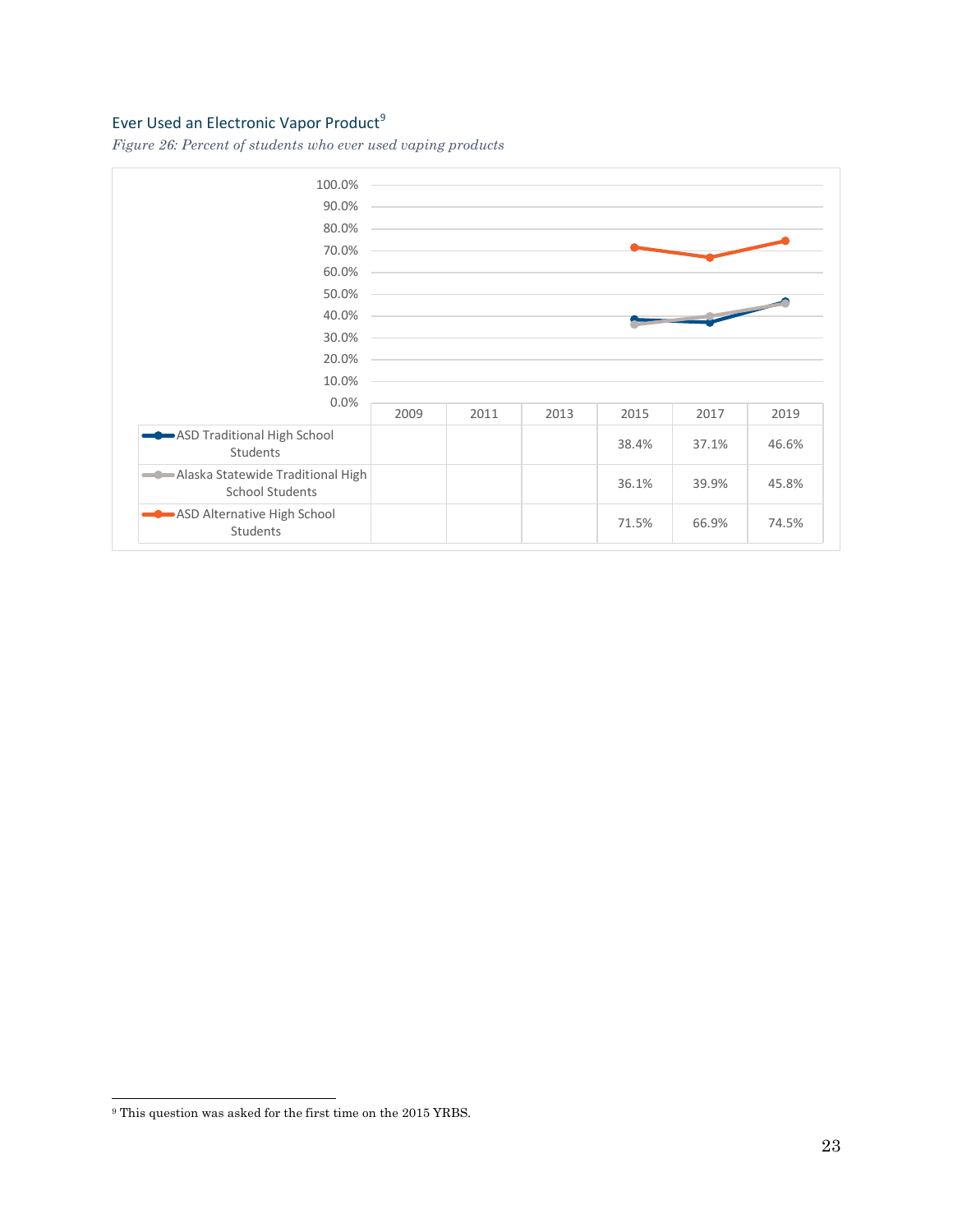## <span id="page-23-0"></span>Other Drug Use

## <span id="page-23-1"></span>Current Heroin Use<sup>10</sup>

*Figure 27: Percent of students who used heroin in the past 30 days*

| 100.0%                                                       |      |      |      |                                                                                                                                                                                                                               |      |      |
|--------------------------------------------------------------|------|------|------|-------------------------------------------------------------------------------------------------------------------------------------------------------------------------------------------------------------------------------|------|------|
| 90.0%                                                        |      |      |      |                                                                                                                                                                                                                               |      |      |
| 80.0%                                                        |      |      |      | <u> 1989 - Johann Stoff, amerikansk politiker (d. 1989)</u>                                                                                                                                                                   |      |      |
| 70.0%                                                        |      |      |      | the control of the control of the control of the control of the control of the control of the control of the control of the control of the control of the control of the control of the control of the control of the control |      |      |
| 60.0%                                                        |      |      |      | ,我们也不会有什么。""我们的人,我们也不会有什么?""我们的人,我们也不会有什么?""我们的人,我们也不会有什么?""我们的人,我们也不会有什么?""我们的人                                                                                                                                              |      |      |
| 50.0%                                                        |      |      |      |                                                                                                                                                                                                                               |      |      |
| 40.0%                                                        |      |      |      |                                                                                                                                                                                                                               |      |      |
| 30.0%                                                        |      |      |      |                                                                                                                                                                                                                               |      |      |
| 20.0%                                                        |      |      |      | ,我们也不会有什么。""我们的人,我们也不会有什么?""我们的人,我们也不会有什么?""我们的人,我们的人,我们的人,我们的人,我们的人,我们的人,我们的人,我                                                                                                                                              |      |      |
| 10.0%                                                        |      |      |      |                                                                                                                                                                                                                               |      |      |
| 0.0%                                                         |      |      |      |                                                                                                                                                                                                                               |      |      |
|                                                              | 2009 | 2011 | 2013 | 2015                                                                                                                                                                                                                          | 2017 | 2019 |
| ASD Traditional High School<br>Students                      |      |      |      |                                                                                                                                                                                                                               | 2.2% | 1.6% |
| -Alaska Statewide Traditional High<br><b>School Students</b> |      |      |      |                                                                                                                                                                                                                               | 1.6% | 1.6% |
| ASD Alternative High School<br>Students                      |      |      |      |                                                                                                                                                                                                                               |      | 5.1% |

<sup>10</sup> This question was asked for the first time on the 2017 YRBS. Data for ASD Alternative High School students for 2017 is suppressed due to the small number of student responses.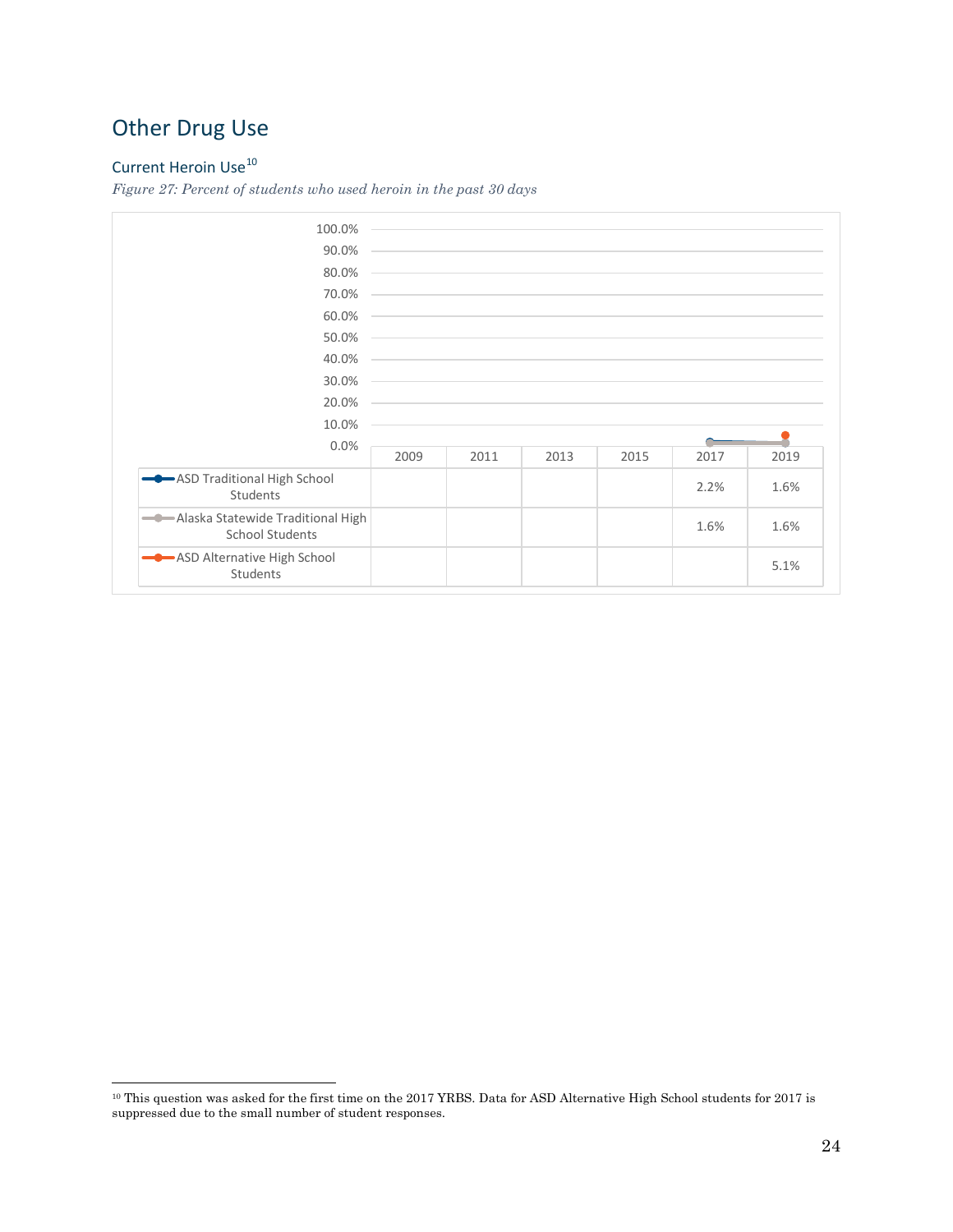### <span id="page-24-0"></span>Current Methamphetamine Use<sup>11</sup>

*Figure 28: Percent of students who used methamphetamines in the past 30 days*

| 100.0%<br>90.0%<br>80.0%<br>70.0%<br>60.0%                   |      |      |      | the control of the control of the control of the control of the control of the control of the control of the control of the control of the control of the control of the control of the control of the control of the control |      |      |
|--------------------------------------------------------------|------|------|------|-------------------------------------------------------------------------------------------------------------------------------------------------------------------------------------------------------------------------------|------|------|
| 50.0%                                                        |      |      |      | and the control of the control of the control of the control of the control of the control of the control of the                                                                                                              |      |      |
| 40.0%                                                        |      |      |      |                                                                                                                                                                                                                               |      |      |
| 30.0%                                                        |      |      |      |                                                                                                                                                                                                                               |      |      |
| 20.0%                                                        |      |      |      |                                                                                                                                                                                                                               |      |      |
| 10.0%                                                        |      |      |      |                                                                                                                                                                                                                               |      |      |
| 0.0%                                                         | 2009 | 2011 | 2013 | 2015                                                                                                                                                                                                                          | 2017 | 2019 |
| ASD Traditional High School<br>Students                      |      |      |      |                                                                                                                                                                                                                               | 2.1% | 2.0% |
| -Alaska Statewide Traditional High<br><b>School Students</b> |      |      |      |                                                                                                                                                                                                                               | 1.6% | 2.2% |
| ASD Alternative High School<br>Students                      |      |      |      |                                                                                                                                                                                                                               | 4.6% | 5.9% |

### <span id="page-24-1"></span>Current Prescription Pain Medicine Misuse<sup>12</sup>

*Figure 29: Percent of students who have taken prescription pain medicine without a doctor's prescription or differently than how a doctor told them to use it in the past 30 days*



<sup>&</sup>lt;sup>11</sup> This question was asked for the first time on the 2017 YRBS.

<sup>12</sup> The wording of this question was changed in 2017. Prior to 2017 students were only asked whether they had ever taken a prescription drug without a prescription. Results are only provided for 2017 and 2019 to provide an accurate comparison.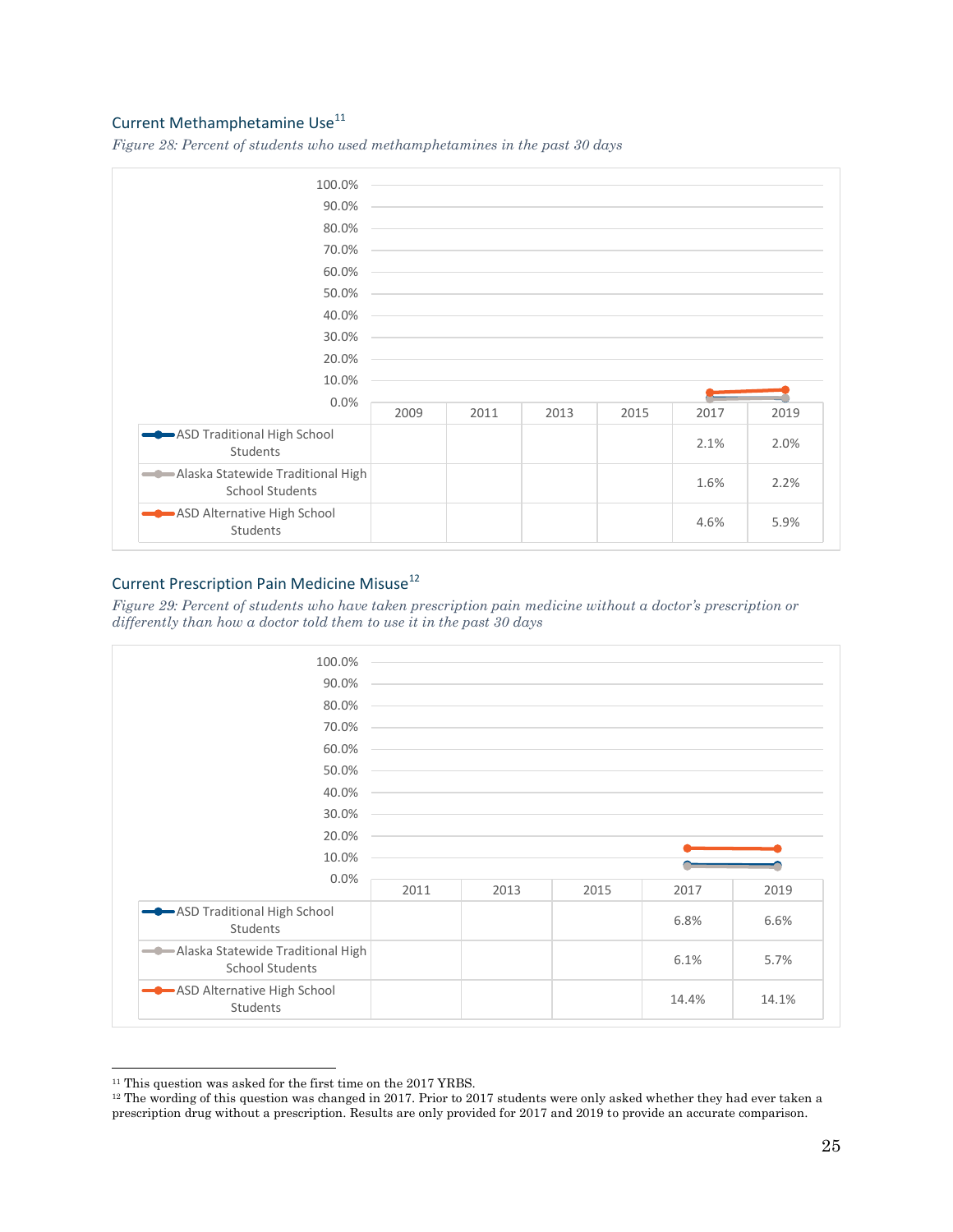#### <span id="page-25-0"></span>Lifetime Heroin Use

*Figure 30: Percent of students who ever used heroin*



### <span id="page-25-1"></span>Lifetime Methamphetamine Use

*Figure 31: Percent of students who ever used methamphetamines*

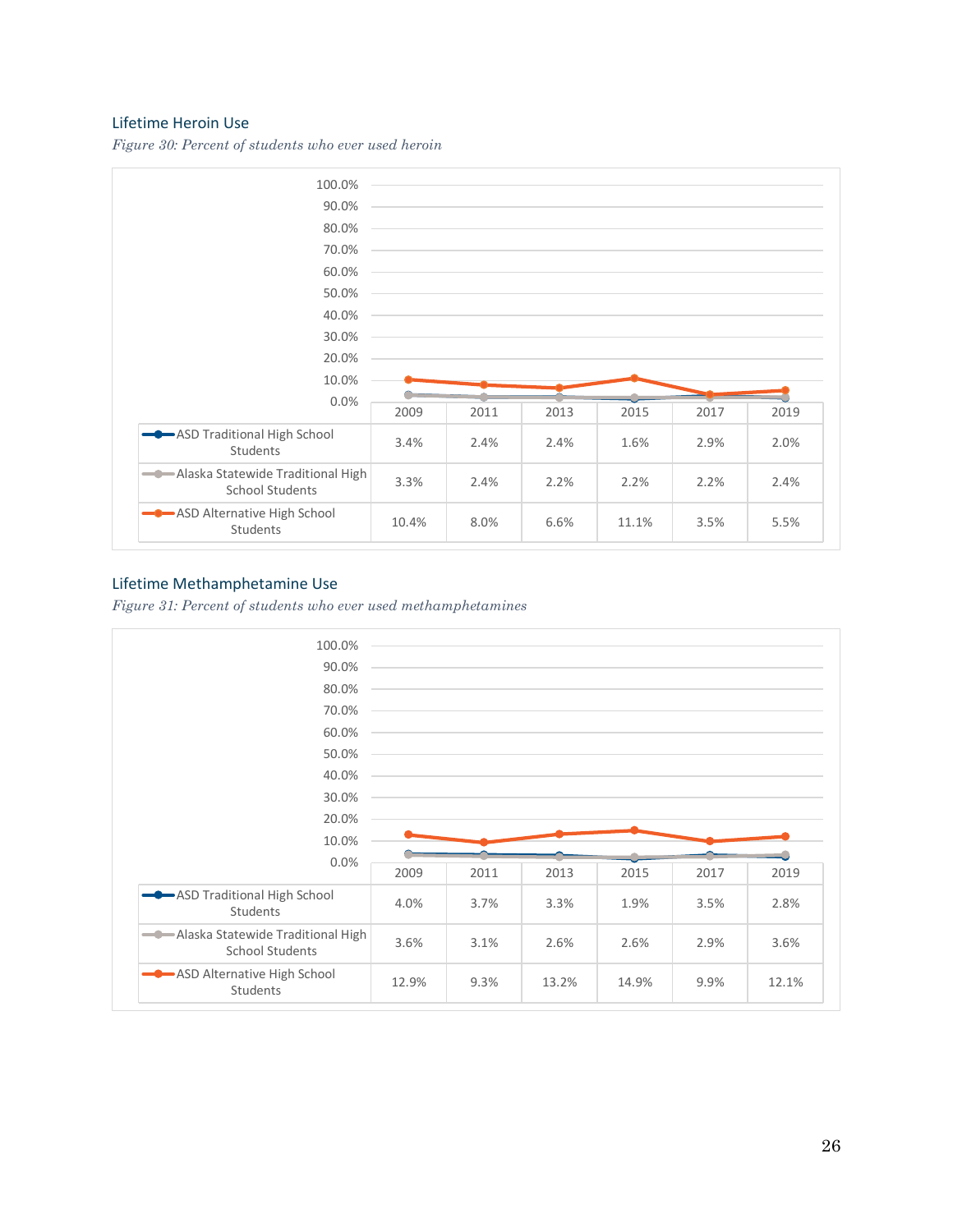### <span id="page-26-0"></span>Lifetime Prescription Drug Misuse<sup>13</sup>

*Figure 32: Percent of students who have ever taken prescription pain medicine without a doctor's prescription or differently than how a doctor told them to use it*



#### <span id="page-26-1"></span>Lifetime Cocaine Use

*Figure 33: Percent of students who ever used cocaine*



<sup>&</sup>lt;sup>13</sup> The wording of this question was changed in 2017. Prior to 2017 students were only asked whether they had ever taken a prescription drug without a prescription. Results are only provided for 2017 and 2019 to provide an accurate comparison.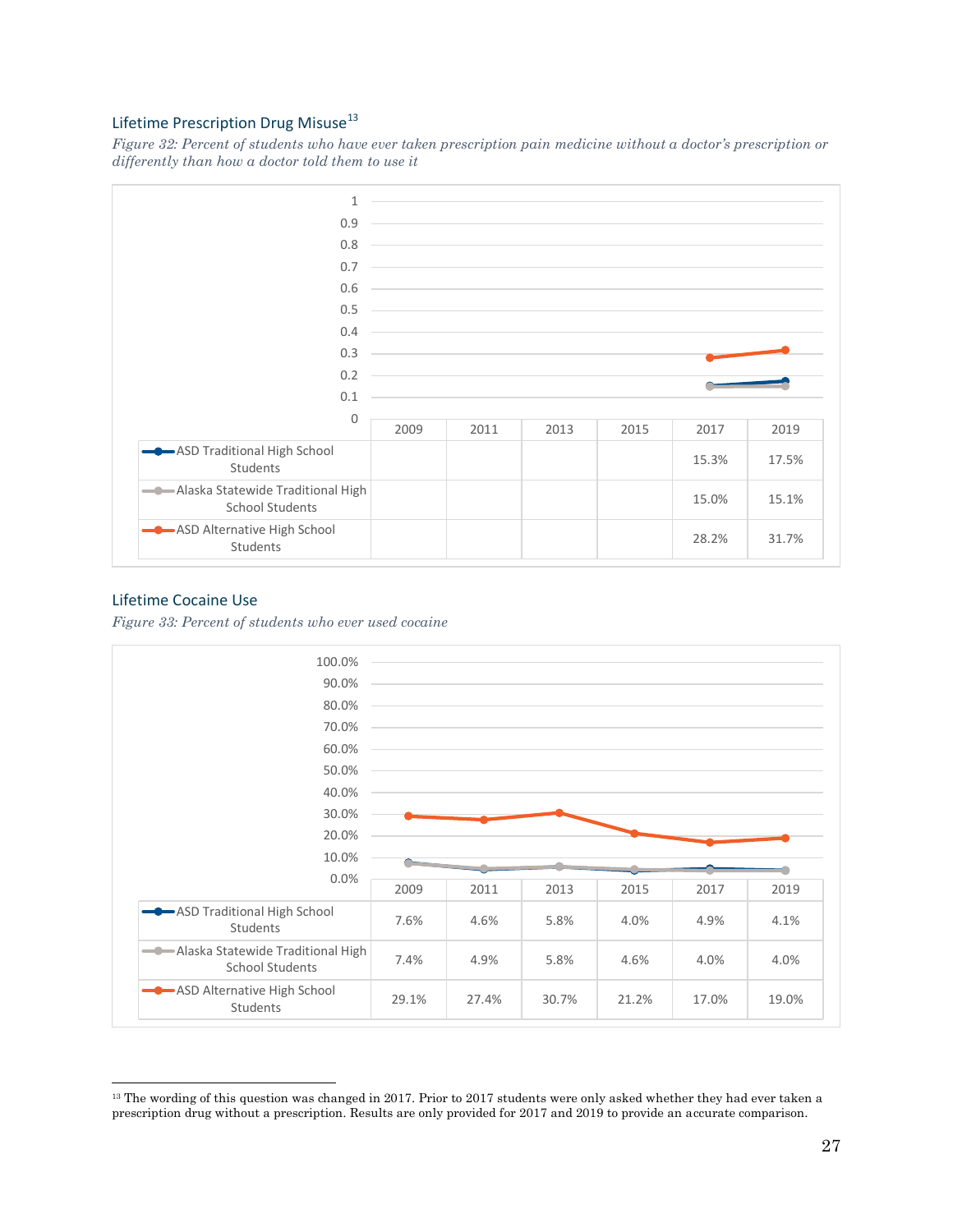#### <span id="page-27-0"></span>Lifetime Inhalants Use

*Figure 34: Percent of students who ever used inhalants*



#### <span id="page-27-1"></span>Lifetime Ecstasy Use

*Figure 35: Percent of students who ever used ecstasy*

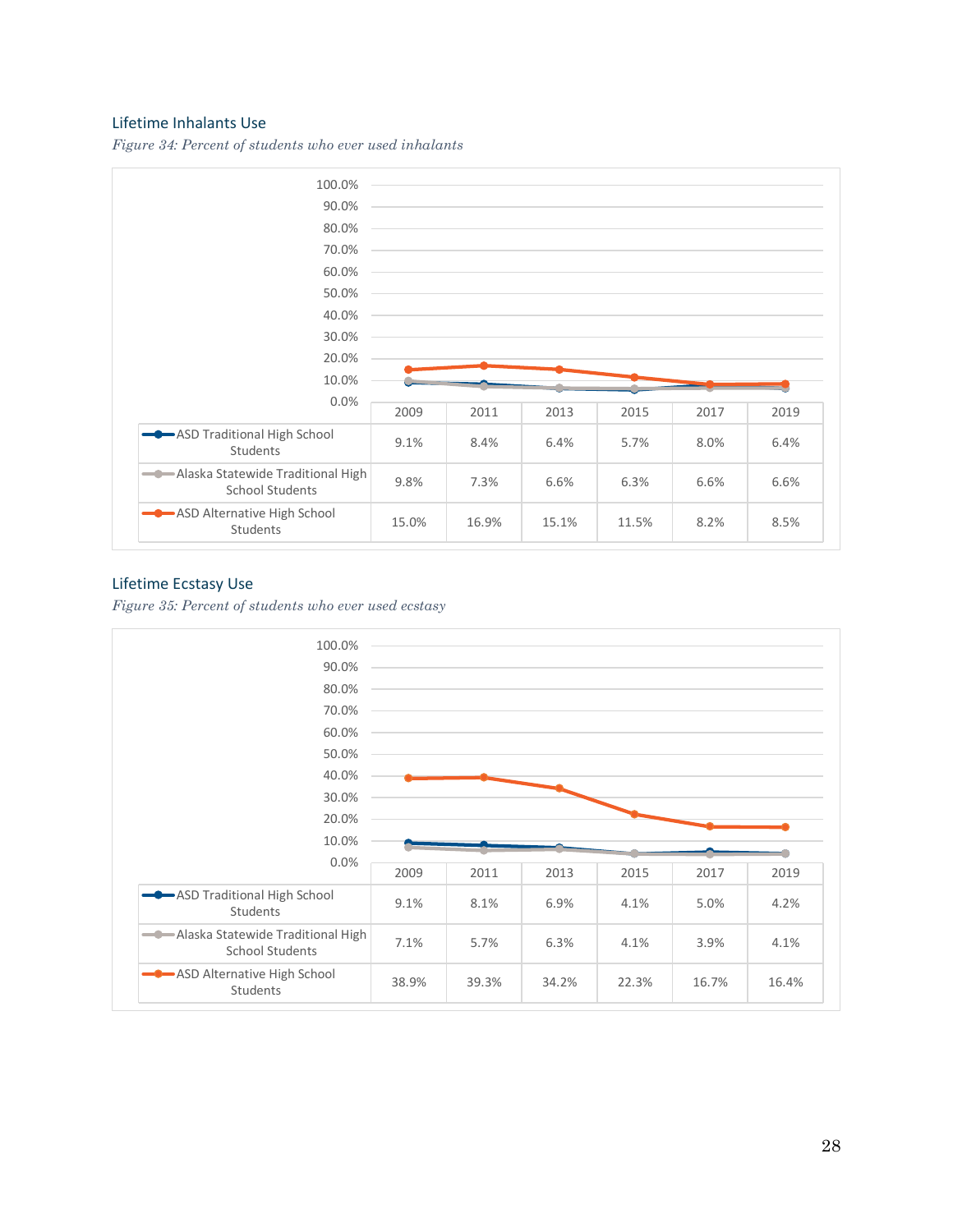## <span id="page-28-0"></span>Substance Use Perceptions

### <span id="page-28-1"></span>Friend Perceptions

### <span id="page-28-2"></span>Friends Feel Drinking Alcohol is Wrong<sup>14</sup>

*Figure 36: Percent of students whose friends feel it would be wrong or very wrong if they had one or two drinks of an alcoholic beverage nearly every day*



<sup>14</sup> This question was asked for the first time on the 2017 YRBS.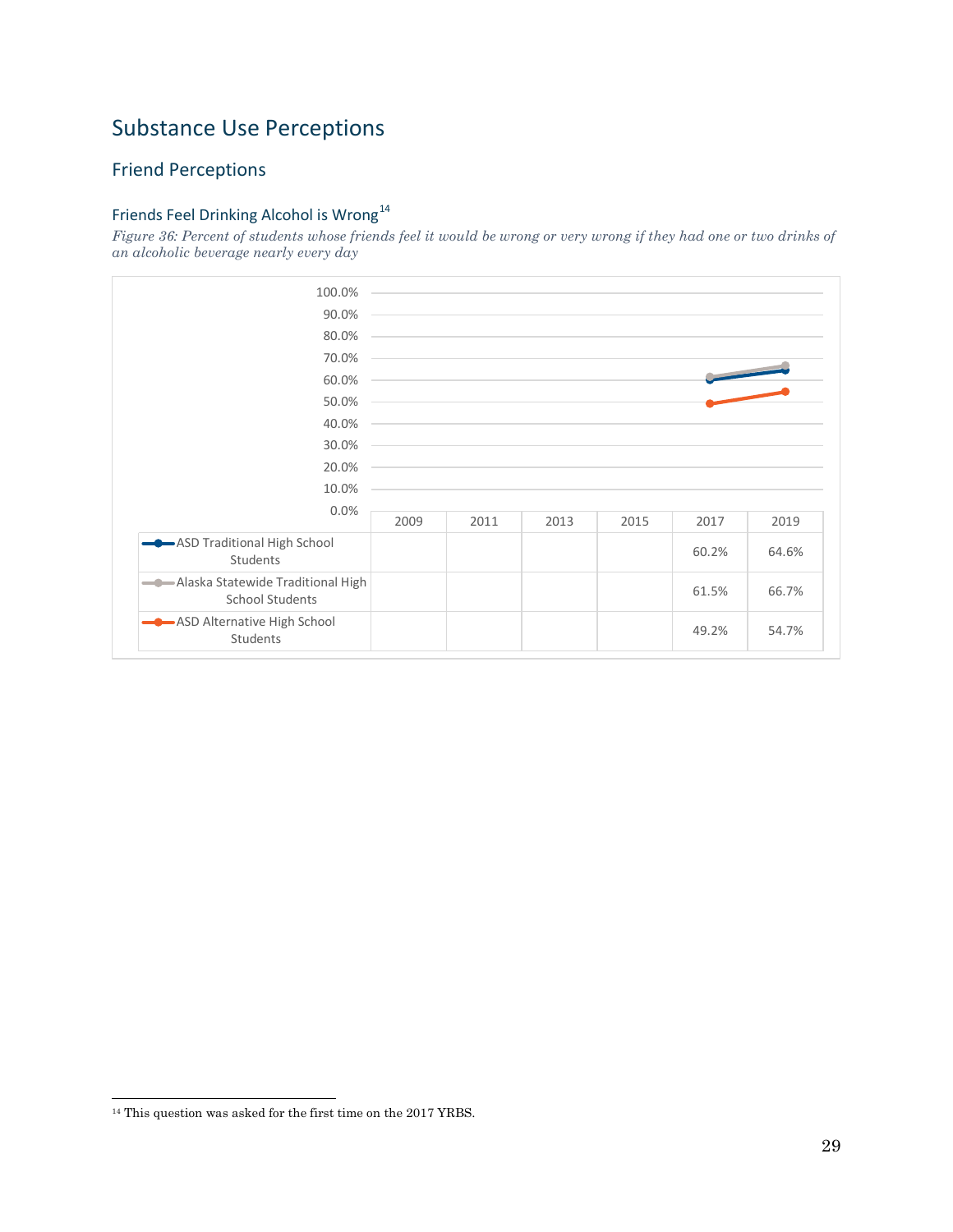### <span id="page-29-0"></span>Friends Feel Marijuana Use is Wrong<sup>15</sup>

*Figure 37: Percent of students whose friends feel it would be wrong or very wrong if they use marijuana*



## <span id="page-29-1"></span>Friends Feel Prescription Pain Medicine Misuse is Wrong<sup>16</sup>

*Figure 38: Percent of students whose friends feel it would be wrong or very wrong if they used prescription pain medicine without a doctor's prescription or differently than how a doctor told them to use it*



<sup>&</sup>lt;sup>15</sup> This question was asked for the first time on the 2017 YRBS.

<sup>&</sup>lt;sup>16</sup> This question was asked for the first time on the 2017 YRBS.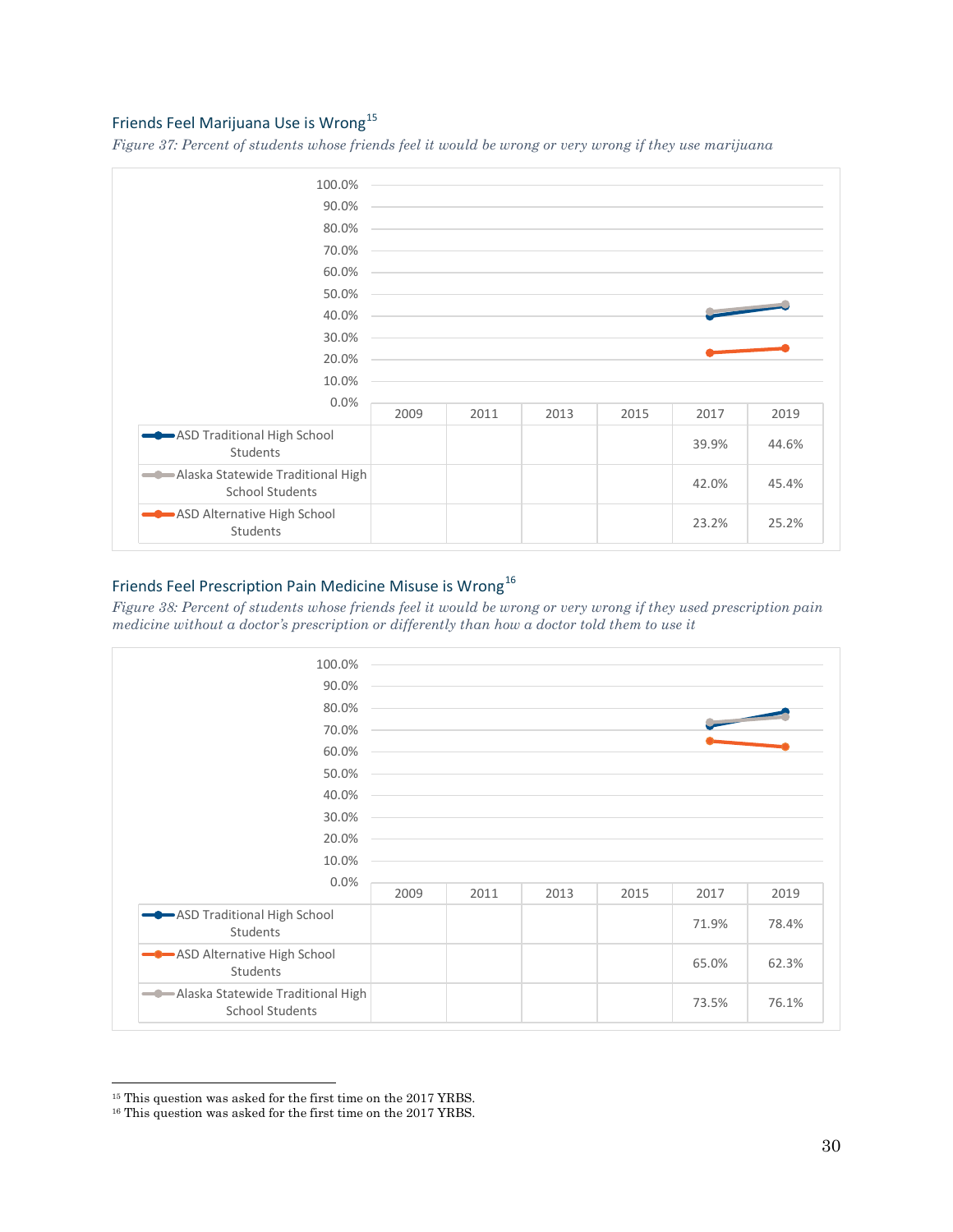### <span id="page-30-0"></span>Parent Perceptions

## <span id="page-30-1"></span>Parents Feel Drinking Alcohol is Wrong<sup>17</sup>

*Figure 39: Percent of students whose parents feel it would be wrong or very wrong if they had one or two drinks of an alcoholic beverage nearly every day*



<sup>&</sup>lt;sup>17</sup> This question was asked for the first time on the 2013 YRBS.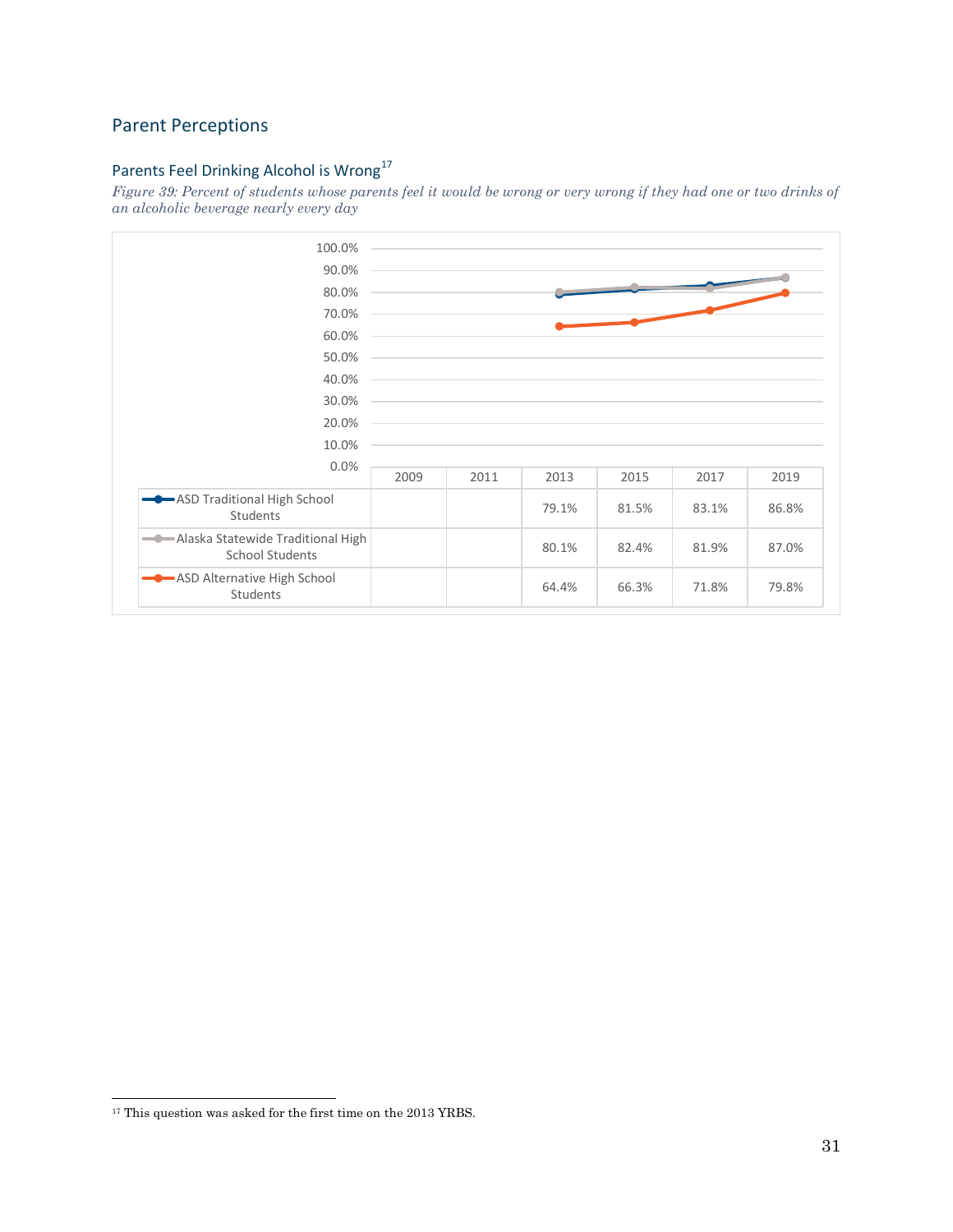### <span id="page-31-0"></span>Parents Feel Marijuana Use is Wrong<sup>18</sup>

*Figure 40: Percent of students whose parents feel it would be wrong or very wrong for them to use marijuana*



## <span id="page-31-1"></span>Parents Feel Prescription Pain Medicine Misuse is Wrong<sup>19</sup>

*Figure 41: Percent of students whose parents feel it would be wrong or very wrong for them to use prescription pain medicine without a doctor's prescription or differently than how a doctor told them to use it*



<sup>18</sup> This question was asked for the first time on the 2017 YRBS.

<sup>19</sup> This question was asked for the first time on the 2017 YRBS.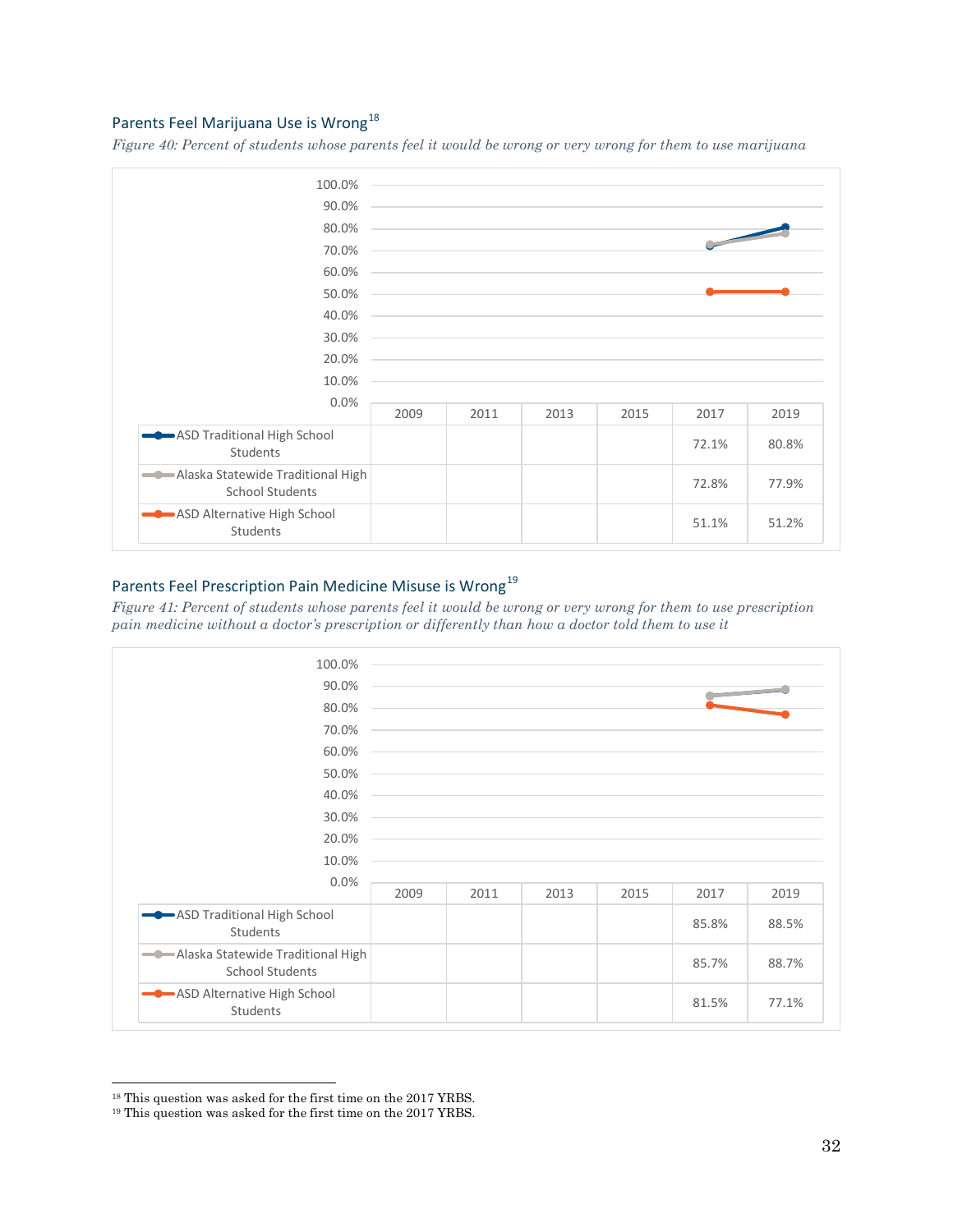### <span id="page-32-0"></span>Student Perceptions

### <span id="page-32-1"></span>Perceived Risk of Harm from Alcohol Use<sup>20,21</sup>

*Figure 42: Percent of students who think there is moderate or great risk of harming themselves if they have 5 or more drinks of an alcoholic beverage once or twice a week*



*Figure 43: Percent of students who think there is great risk of harming themselves if they have 5 or more drinks of an alcoholic beverage once or twice a week* 



<sup>20</sup> This question was asked for the first time on the 2013 YRBS.

<sup>21</sup> The percent of ASD students who think there is moderate or great risk of harming themselves was analyzed for the 2020 assessment. However, only data for ASD students who think there is great risk of harming themselves could be obtained for the 2019 YRBS due to the unavailability of the Alaska Department of Health and Social Services website and limitations in Alaska YRBS program staff capacity at the time of this report. For the same reason, data could not be obtained for only those ASD students who think there is a great risk of harming themselves for the years 2013-2017.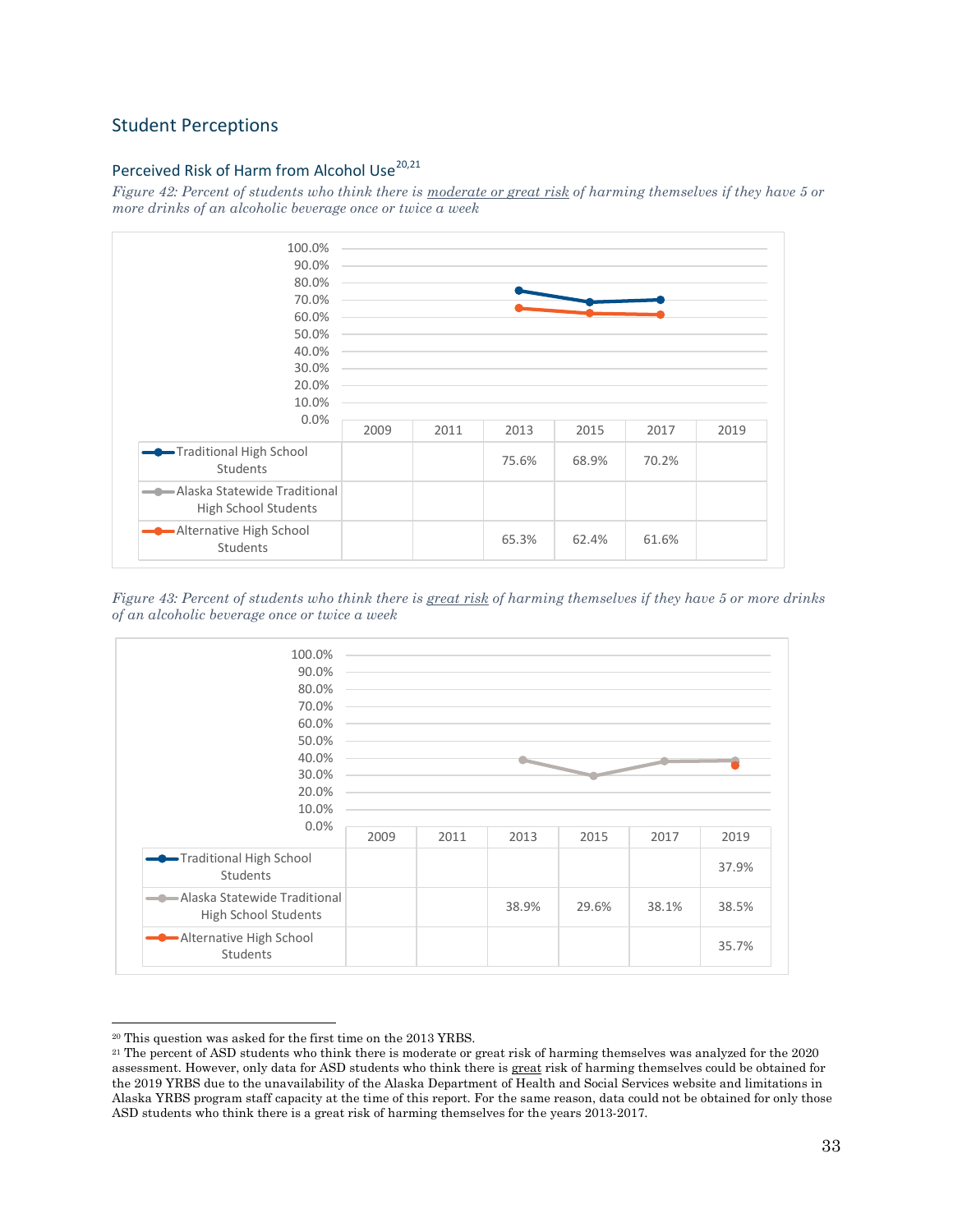### <span id="page-33-0"></span>Perceived Risk of Harm from Marijuana Use<sup>22,23</sup>

*Figure 44: Percent of students who think there is moderate or great risk of harming themselves if they use marijuana once or twice a week*



*Figure 45: Percent of students who think there is great risk of harming themselves if they use marijuana once or twice a week* 



<sup>22</sup> This question was asked for the first time on the 2017 YRBS.

<sup>&</sup>lt;sup>23</sup> The percent of ASD students who think there is moderate or great risk of harming themselves was analyzed for the 2020 assessment. However, only data for ASD students who think there is great risk of harming themselves could be obtained for the 2019 YRBS due to the unavailability of the Alaska Department of Health and Social Services website and limitations in Alaska YRBS program staff capacity at the time of this report. For the same reason, data could not be obtained for only those ASD students who think there is a great risk of harming themselves for 2017.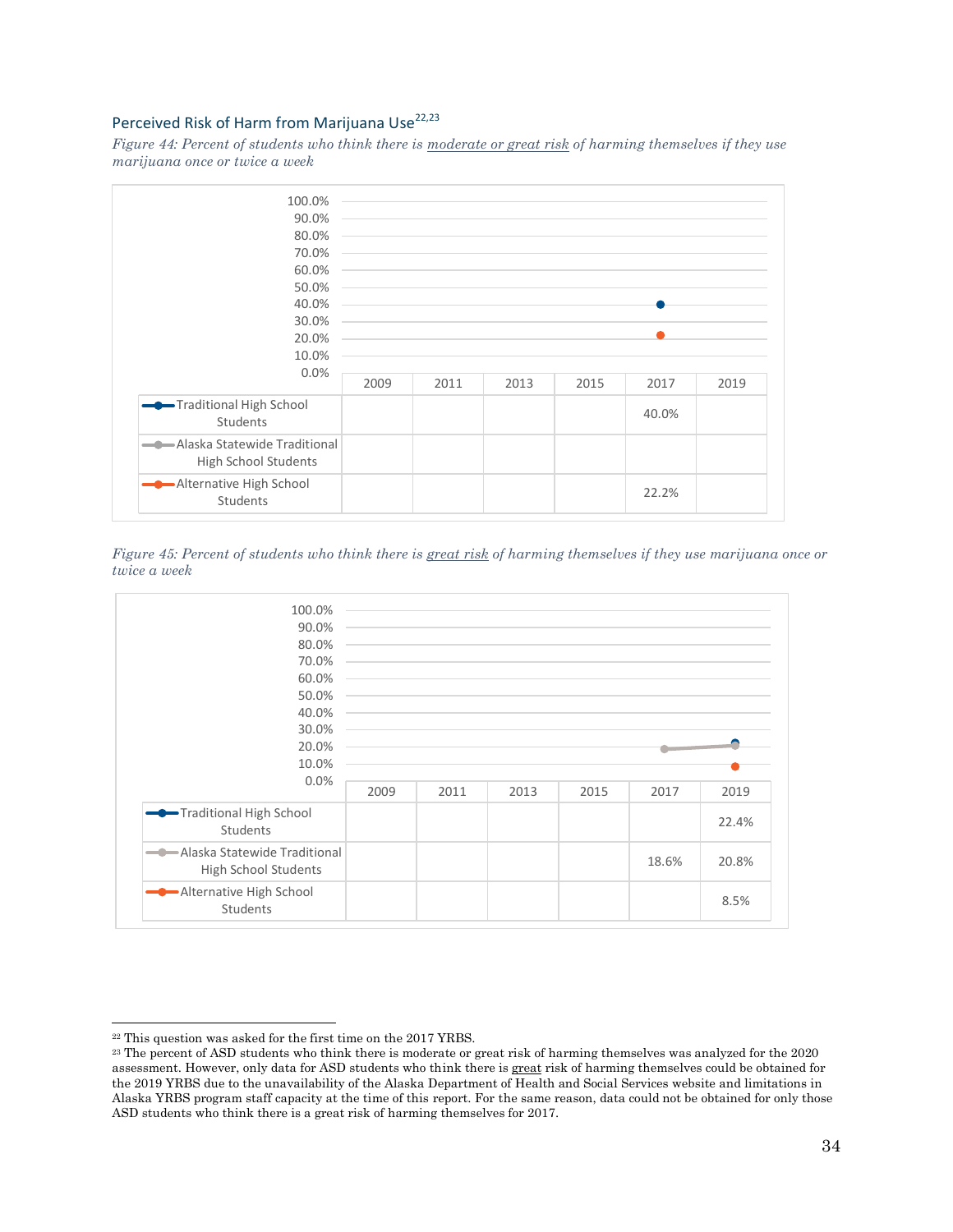### <span id="page-34-0"></span>Perceived Risk of Harm from Prescription Pain Medicine Misuse<sup>24,25</sup>

*Figure 46: Percent of students who think there is moderate or great risk of harming themselves if they use prescription pain medicine without a doctor's prescription or differently than how a doctor told them to use it*



*Figure 47: Percent of students who think there is great risk of harming themselves if they use prescription pain medicine without a doctor's prescription or differently than how a doctor told them to use it*



<sup>24</sup> This question was asked for the first time on the 2017 YRBS.

<sup>25</sup> The percent of ASD students who think there is moderate or great risk of harming themselves was analyzed for the 2020 assessment. However, only data for ASD students who think there is great risk of harming themselves could be obtained for the 2019 YRBS due to the unavailability of the Alaska Department of Health and Social Services website and limitations in Alaska YRBS program staff capacity at the time of this report. For the same reason, data could not be obtained for only those ASD students who think there is a great risk of harming themselves for 2017.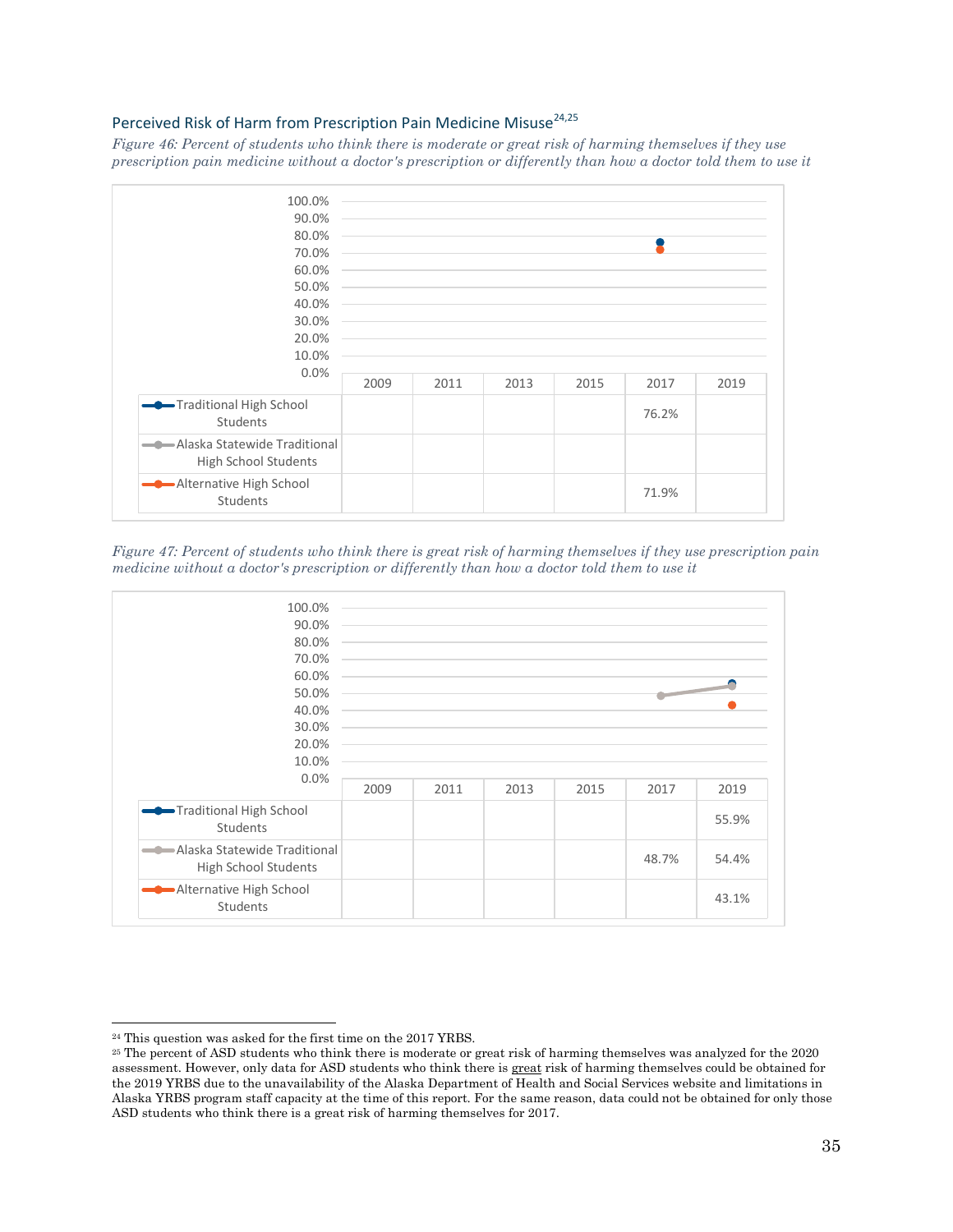## <span id="page-35-0"></span>Physical Activity

### <span id="page-35-1"></span>Physical Activity<sup>26</sup>

*Figure 48: Percent of students who were physically active for at least 60 minutes per day on 1 or more days in the past week*



*Figure 49: Percent of students who were physically active for at least 60 minutes per day on all 7 days in the past week*



<sup>26</sup> The percent of ASD students who were physically active on 1 or more days in the past week was analyzed for the 2020 assessment. However, only data for ASD students who were physically active on all 7 days of the past week could be obtained for the 2019 YRBS due to the unavailability of the Alaska Department of Health and Social Services website and limitations in Alaska YRBS program staff capacity at the time of this report. For the same reason, data could not be obtained for only those ASD students who were physically active on all 7 days of the past week for the years 2009-2017.